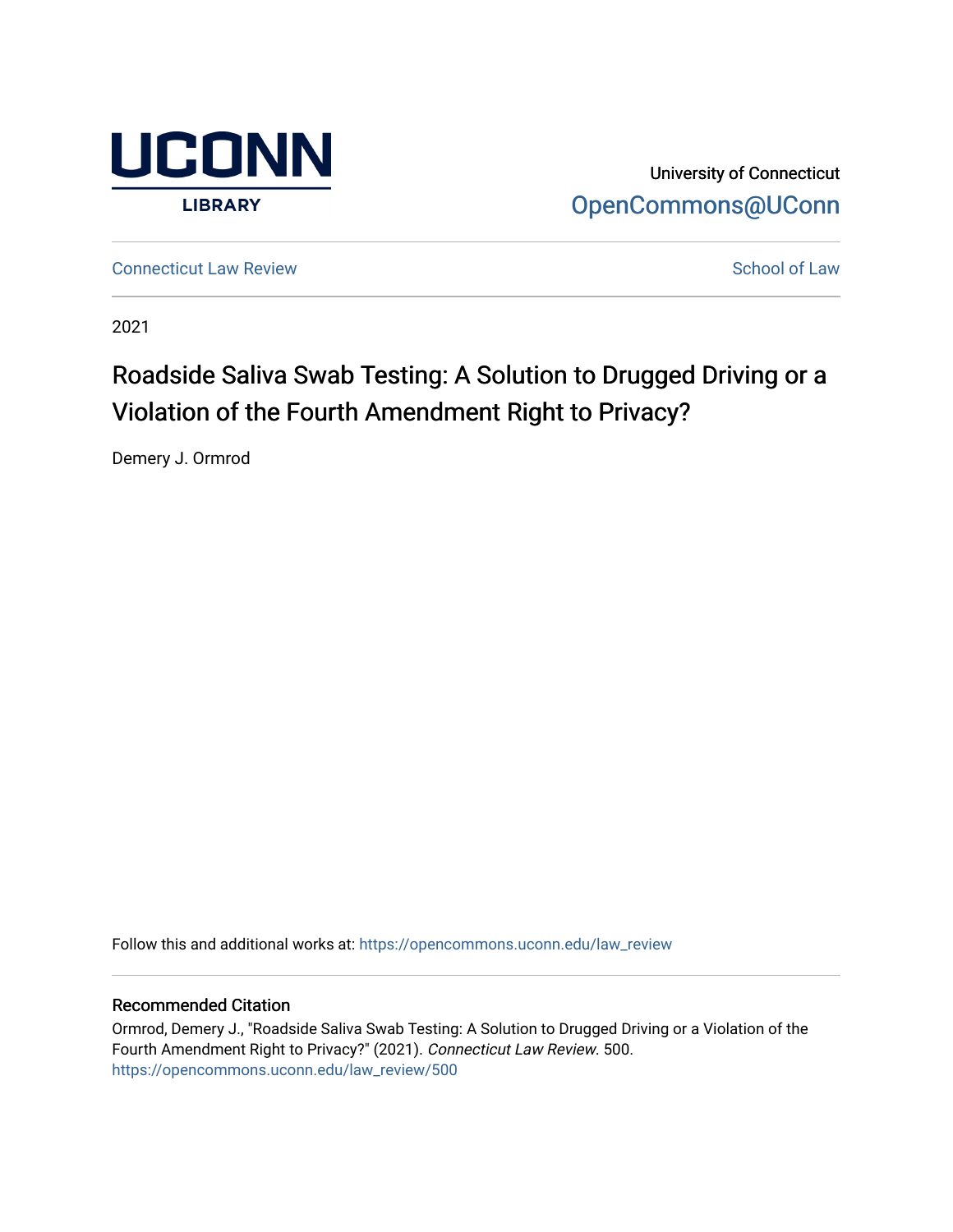# **CONNECTICUT LAW REVIEW**

VOLUME 53 APRIL 2021 NUMBER 2

# **Note**

# Roadside Saliva Swab Testing: A Solution to Drugged Driving or a Violation of the Fourth Amendment Right to Privacy?

# DEMERY J. ORMROD

*In* Birchfield v. North Dakota*, the Supreme Court recognized a distinction between substitute methods for testing blood alcohol contents: pursuant to a DUI arrest, breathalyzer tests may be performed without a warrant, whereas blood draws (even if pursued for the exact same reason) may not. My focus here, in this Note, is on roadside saliva swab testing, a method used by police to determine whether a driver is driving under the influence of cannabis. Ultimately, this Note argues for warranted saliva swab testing, resting on a straightforward analogy: A is more like B than it is like C—or, in this particular case, saliva swabs are more like blood draws than breathalyzer tests. And, for this reason, as with blood draws, officers should be required to procure a warrant prior to conducting a roadside saliva swab test.*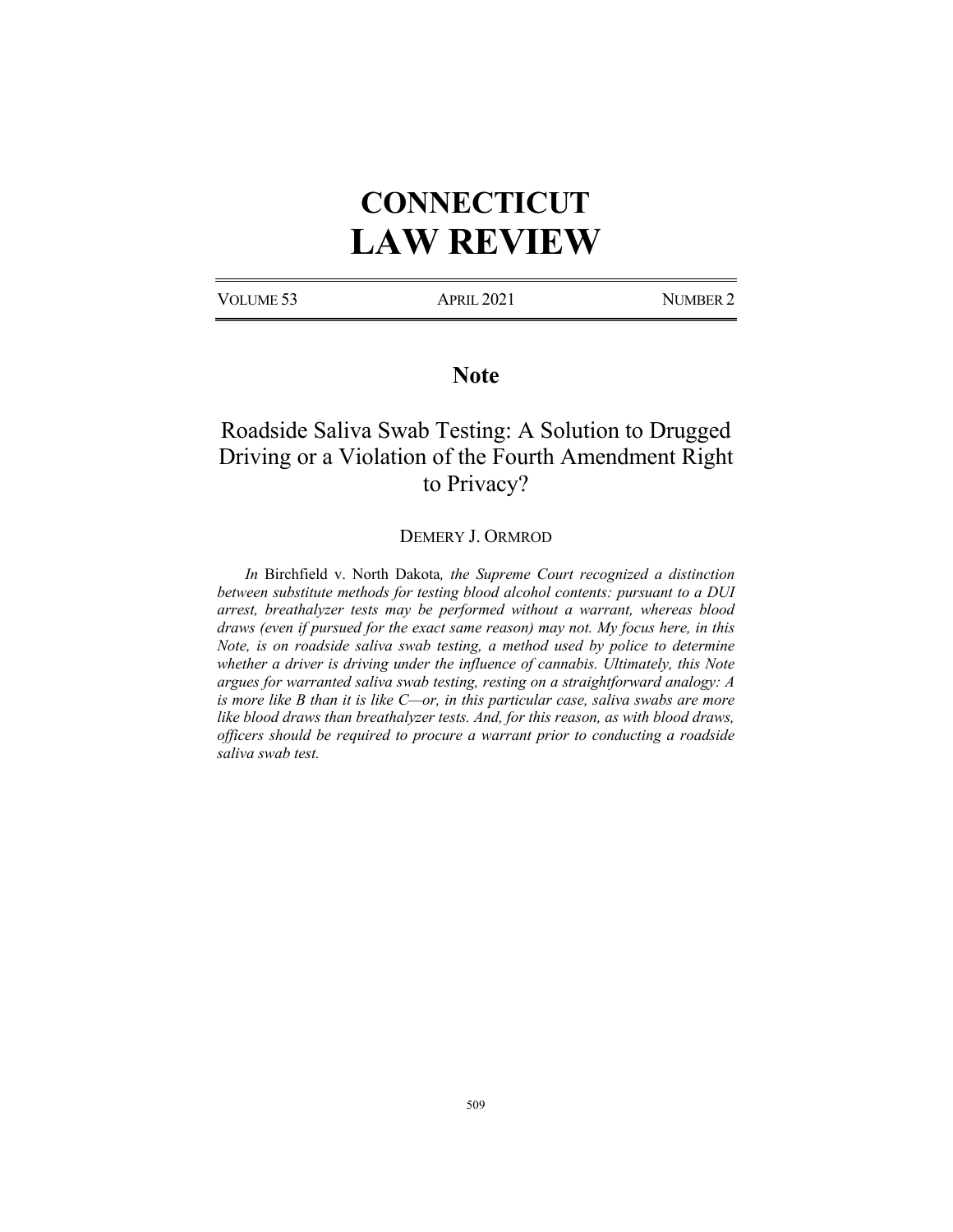# **NOTE CONTENTS**

|                                                                                                  | I. THE CURRENT STATE OF THE LAW ON CANNABIS-IMPAIRED                                                |  |
|--------------------------------------------------------------------------------------------------|-----------------------------------------------------------------------------------------------------|--|
| $\mathsf{A}$ .<br>$\mathbf{B}$                                                                   | THE STATE APPROACHES: FROM ZERO-TOLERANCE TO PER SE AND                                             |  |
| II. A FRAMEWORK FOR DISCUSSION: THE FOURTH AMENDMENT<br>ANALYSIS AND EXAMINATION OF PRECEDENT517 |                                                                                                     |  |
| A.<br>$\mathbf{B}$ .                                                                             | THE CONSTITUTIONAL FRAMEWORK: A BUCCAL SWAB AS A<br>"SEARCH" PROTECTED BY THE FOURTH AMENDMENT517   |  |
| $\mathcal{C}$ .                                                                                  | WARRANTS AND THE RELIABILITY PROBLEM: WHY ARE WARRANTS                                              |  |
| D.                                                                                               | ASSOCIATED PROBLEMS WITH SALIVA SWAR TESTING: A BRIEF                                               |  |
| IV. PROPOSED SOLUTIONS: EMBRACING CREATIVITY AND                                                 |                                                                                                     |  |
| $\mathsf{A}$ .                                                                                   | THE DRAWBACKS OF PROBABLE CAUSE FORMALISM & MOVING<br>TOWARDS A HOLISTIC REASONABLENESS ANALYSIS534 |  |
| B <sub>1</sub>                                                                                   | A MEANS TO AN END: EXPANDING CURRENT TECHNIQUES AND                                                 |  |
|                                                                                                  |                                                                                                     |  |

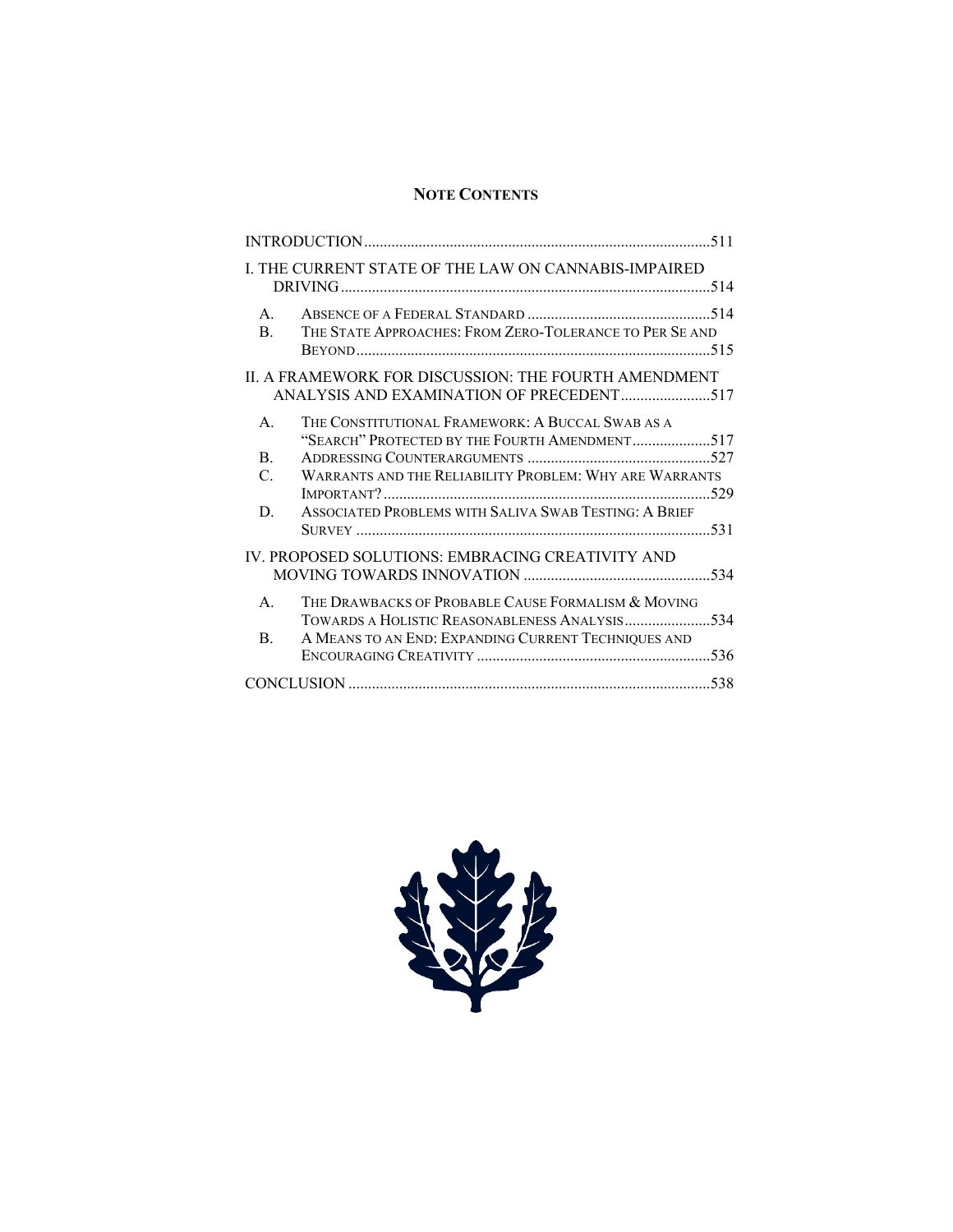# Roadside Saliva Swab Testing: A Solution to Drugged Driving or a Violation of the Fourth Amendment Right to Privacy?

DEMERY J. ORMROD<sup>\*</sup>

"*Nowhere in the Bill of Rights are the words 'unless inconvenient' to be found*."

– A.E. Samaan

#### **INTRODUCTION**

In *Birchfield v. North Dakota*, the Supreme Court held that police must obtain a warrant before taking a blood sample from someone arrested for driving under the influence, but warrantless breathalyzer tests, in the same circumstance, are permitted.<sup>1</sup> The basis for this distinction was twofold:  $(1)$ whereas a blood test is necessarily intrusive, a breathalyzer test does not compromise one's bodily integrity,<sup>2</sup> and (2) blood contains a wealth of information, thus implicating Fourth Amendment privacy concerns, whereas breath does not.<sup>3</sup> In the wake of *Birchfield*, a new constitutional puzzle has emerged. Namely, should warrants be required for roadside saliva swab testing, a police tactic frequently used in connection with arrests for driving under the influence of cannabis? $4$  Or, framing the puzzle analogically: are

<sup>\*</sup> J.D. Candidate at the University of Connecticut School of Law. I would like to extend a very special thank you to Professor Kiel Brennan-Marquez for his guidance, advice, mentorship, and shared Fourth Amendment enthusiasm. I would also like to thank the members of the *Connecticut Law Review*  for their thoughtful advice and feedback. Above all, thank you to my friends and family, especially my Mom for her unwavering support and encouragement; my Dad, my first family member to take on the arduous task of reading this Note in its entirety; and Matt, for always believing in me. Finally, I would like to dedicate this Note to my nieces and nephew—Kennedy, Sebastian, and Amelia.<br><sup>1</sup> Birchfield v. North Dakota, 136 S. Ct. 2160, 2184 (2016).

<sup>2</sup> *Id.* at 2176–78.

<sup>3</sup> *Id.* at 2177–78.

<sup>4</sup> Except as used in source titles and direct quotes, I will use the words "cannabis" and "weed" as opposed to the oft-used term "marijuana." Several sources report the inherently racist history behind the word. According to NPR, "'marijuana' came into popular usage in the U.S. in the early 20th century because anti-cannabis factions wanted to underscore the drug's 'Mexican-ness.' It was meant to play off of anti-immigrant sentiments." Matt Thompson, *The Mysterious History of 'Marijuana'*, NPR (July 22, 2013, 11:46 AM), https://www.npr.org/sections/codeswitch/2013/07/14/201981025/the-mysterioushistory-of-marijuana. The drug's racist background persists in the disproportionality of cannabis arrests, as a 2013 report by the ACLU reported that Black Americans are 3.73 times more likely than white Americans to be arrested for cannabis possession. ACLU, THE WAR ON MARIJUANA IN BLACK AND WHITE 17 (2013). For additional resources, see generally ISAAC CAMPOS, HOME GROWN: MARIJUANA AND THE ORIGINS OF MEXICO'S WAR ON DRUGS (2012); Eric Schlosser, *Reefer Madness*, ATLANTIC (Aug. 1994), https://www.theatlantic.com/magazine/archive/1994/08/reefer-madness/303476/.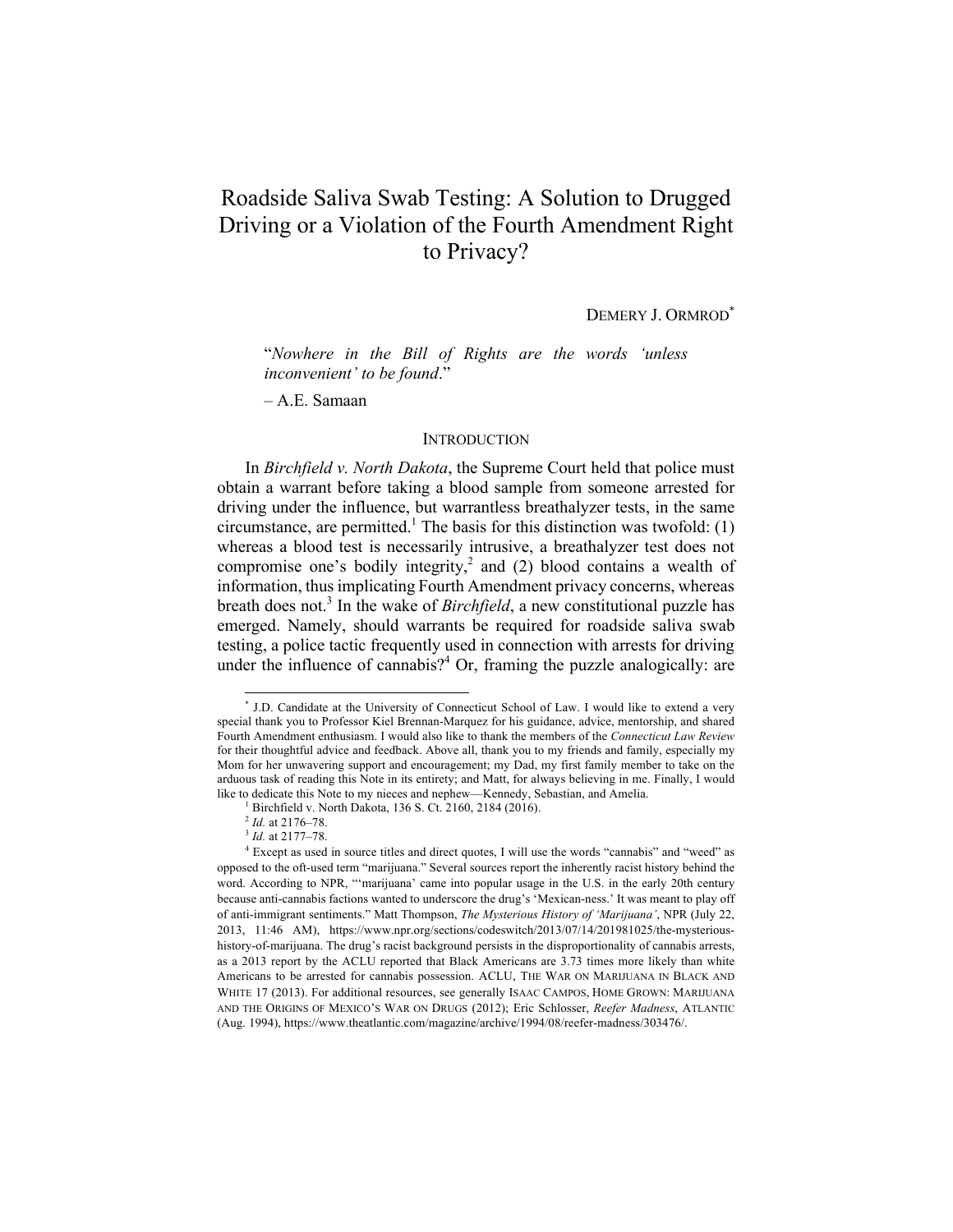saliva swabs more like blood draws or like breathalyzer tests (and why)? That is the question I address here. And my answer, in short, is that blood draws offer the closer analogy, counseling in favor of warrants for roadside saliva swab tests.

The saliva swab test emerged as a response to the increased legalization of medicinal and recreational cannabis.<sup>5</sup> Put simply, the saliva swab test is a roadside test in which a police officer uses a cheek swab to extract saliva from a driver's mouth.<sup>6</sup> The saliva sample is subsequently placed in a portable machine used to detect whether a particular controlled substance—in this case, cannabis—is present in the driver's system.<sup>7</sup> Largely attributable to the lack of federal direction, states have also variably developed procedures regarding roadside saliva testing. But common to all states that have implemented these tests, thus far, is the absence of a warrant requirement.<sup>8</sup> States that have adopted the test typically utilize the saliva swab as part of a twelve-step sobriety test. "[T]he oral swab helps establish one more link in the evidence chain to get a warrant to get a blood draw,"<sup>9</sup> which, according to the *Birchfield* Court, does require the procurement of a warrant.<sup>10</sup>

Despite concerns about the unreliability of these saliva tests, which has been a topic of discussion among other commentators and researchers, $^{11}$  this

<sup>7</sup> *Id.*

<sup>5</sup> In fifteen states and Washington, D.C., adults over the age of twenty-one may legally use cannabis recreationally, and cannabis is legal for medicinal purposes in thirty-six states. Jeremy Berke, Shayanne Gal & Yeji Jesse Lee, *All the States Where Marijuana Is Legal – and 5 More that Voted to Legalize It in November*, BUS. INSIDER (Feb. 22, 2021, 2:49 PM), https://www.businessinsider.com/legal-marijuanastates-2018.

<sup>6</sup> Chloé White, *Roadside Saliva Testing Is Probably Unconstitutional*, ACLU (May 8, 2018, 10:15 AM), https://www.aclu.org/blog/criminal-law-reform/drug-testing/roadside-saliva-testing-probablyunconstitutional.

<sup>8</sup> In Illinois, the test is conducted as part of the Standardized Field Sobriety Test. Robert McCoppin, *Cops Want to Know Who's Driving While Stoned. Tests Are Being Developed, but Level of Impairment After Smoking Weed Is Still Hard to Measure.*, CHI. TRIB. (Oct. 25, 2019, 7:00 AM), https://www.chicagotribune.com/marijuana/illinois/ct-marijuana-roadside-drug-test-20191025-

zr2ouoci6jfxdnjnjcifhtv3s4-story.html ("Police are not trying to use the device to determine how much THC a person has in their system, nor whether they are impaired. They are merely looking for evidence to support probable cause to arrest the person."). However, since the saliva swab testing is still merely in its pilot stage, drivers can refuse to submit to testing. *Id.* Similarly, in Michigan, if a driver suspected of being impaired is stopped, an officer may, as part of the Twelve-Step Sobriety Test, require a driver to submit a mouth swab for testing. Sonia Khaleel, *Michigan State Police to Begin Roadside Drug Testing Program that Includes Mouth Swabs for Oral Screenings*, DETROIT METRO TIMES (Oct. 1, 2019, 4:00 PM), https://www.metrotimes.com/news-hits/archives/2019/10/01/michigan-state-police-to-begin-road side-drug-testing-program-that-includes-mouth-swabs-for-oral-screenings. Michigan diverges from Illinois, however, because in Michigan, a driver's refusal to submit to the swab test will result in a civil infraction. *Id.* In California, upon reasonable suspicion of driving under the influence of drugs (DUID), an officer can request a buccal swab from the driver. William Weinberg, *DUI Drugs Roadside Mouth Swab Test*, ORANGE CNTY. DUI LAW. BLOG (Apr. 20, 2017), https://www.orangecountyduilawyerblog .com/dui-drugs-roadside-mouth-swab-test/ ("A positive result almost guarantees the driver will be arrested on suspicion of driving under the influence of drugs and required to submit to a blood test."). 9 Eric Baerren, *Mt. Pleasant Participates in Roadside Drug Testing Program*, MORNING SUN (Oct.

<sup>8, 2019),</sup> https://www.themorningsun.com/news/copscourts/mt-pleasant-participates-in-roadside-drugtesting-program/article\_e3dc3d88-e93b-11e9-871f-878771574e6a.html.

 $^{10}$  Birchfield v. North Dakota, 136 S. Ct. 2160, 2185 (2016).

<sup>11</sup> *See* RICHARD P. COMPTON, U.S. DEP'T OF TRANSP., NAT'L HIGHWAY TRAFFIC SAFETY ADMIN.,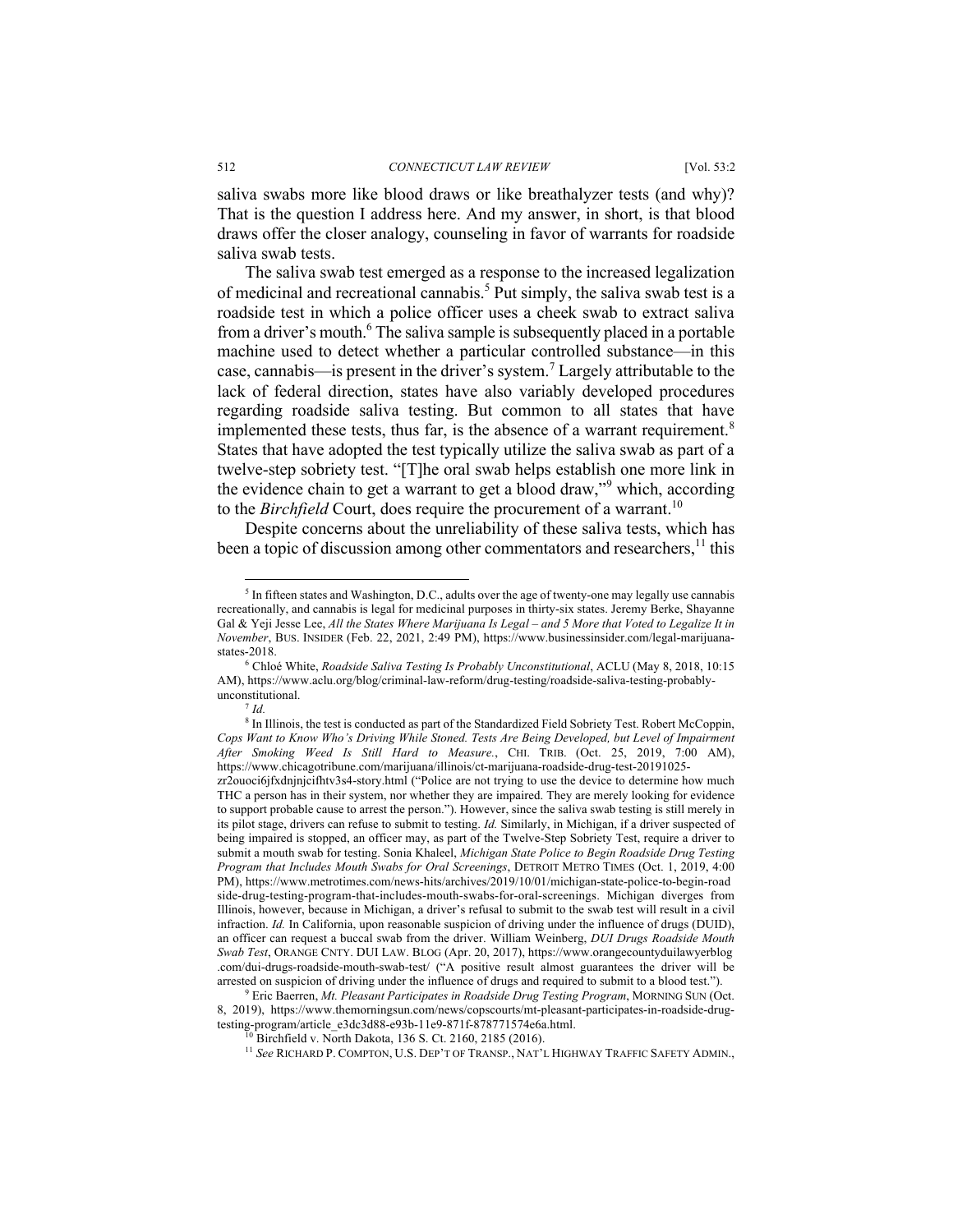Note will primarily address the constitutional concerns surrounding warrantless roadside saliva swab tests. Though these tests are typically not conducted incident-to-arrest (or, after lawful arrest, which was the case in *Birchfield*), but instead prior to arrest, I will nonetheless utilize the framework employed by the United States Supreme Court in *Birchfield v. North Dakota* to assess their constitutionality, as the intimate nature of a saliva test raises the same concerns regarding blood testing considered by the Court in *Birchfield*. Ultimately, this Note will argue that extracting saliva, like extracting blood, is intrusive and provides a sample that law enforcement can preserve, rendering saliva swab testing impermissible absent a valid warrant.

This Note will begin, in Part I, by examining the current state of the law on drugged driving, noting the absence of federal standards and briefly describing various states' approaches. This Part will also detail saliva swab testing, including its inception in the United States, the role it plays in drugged driving arrests, the testing devices and tools employed, and, most notably, states' implementation of warrantless roadside saliva swab testing. In Part II, I will introduce the applicable Fourth Amendment framework and describe the legal background upon which *Birchfield v. North Dakota* was decided. This Part will proceed with a discussion of *Birchfield*, its twin pillars, and the Court's novel concern with DNA privacy and the preservability of a DNA sample. Next, in Part III, leaning on empirical data, coupled with the *Birchfield* Court's concern surrounding informational dynamics, I will argue that saliva testing is more like blood testing than breath testing and, therefore, should be treated like a blood draw and may only be obtained after a warrant is issued. In this Part, I will address counterarguments and also briefly mention other recognized concerns with saliva testing, including its unreliability and potential for Equal Protection violations. Finally, in Part IV, I will propose solutions to the drugged driving problem that do not raise similar constitutional concerns. Among these solutions, guided by the *Birchfield* Court, I urge law enforcement to adopt less intrusive means. As legalization continues to become a conspicuous reality, it is imperative that policymakers, state governments, and law enforcement not shy away from innovative and creative solutions for purposes of convenience, but instead employ means and methods to preserve and protect the privacy interest guaranteed by the Fourth Amendment.

DOT HS 812 440, MARIJUANA-IMPAIRED DRIVING: A REPORT TO CONGRESS 27 (2017) [hereinafter MARIJUANA-IMPAIRED DRIVING] ("[T]he poor correlation of THC level in the blood or oral fluid with impairment precludes using THC blood or oral fluid levels as an indicator of driver impairment."); Gemma Sapwell, *'Passive Smoking' Defence Clears Woman of Drug Driving as Research Casts Doubt on Roadside Testing*, ABC NEWS (May 22, 2019, 4:28 PM), https://www.abc.net.au/news/2019-05- 23/study-casts-doubt-on-roadside-cannabis-testing/11104544 (noting that research conducted by Sydney University indicates that roadside saliva tests produced both false positives and false negatives).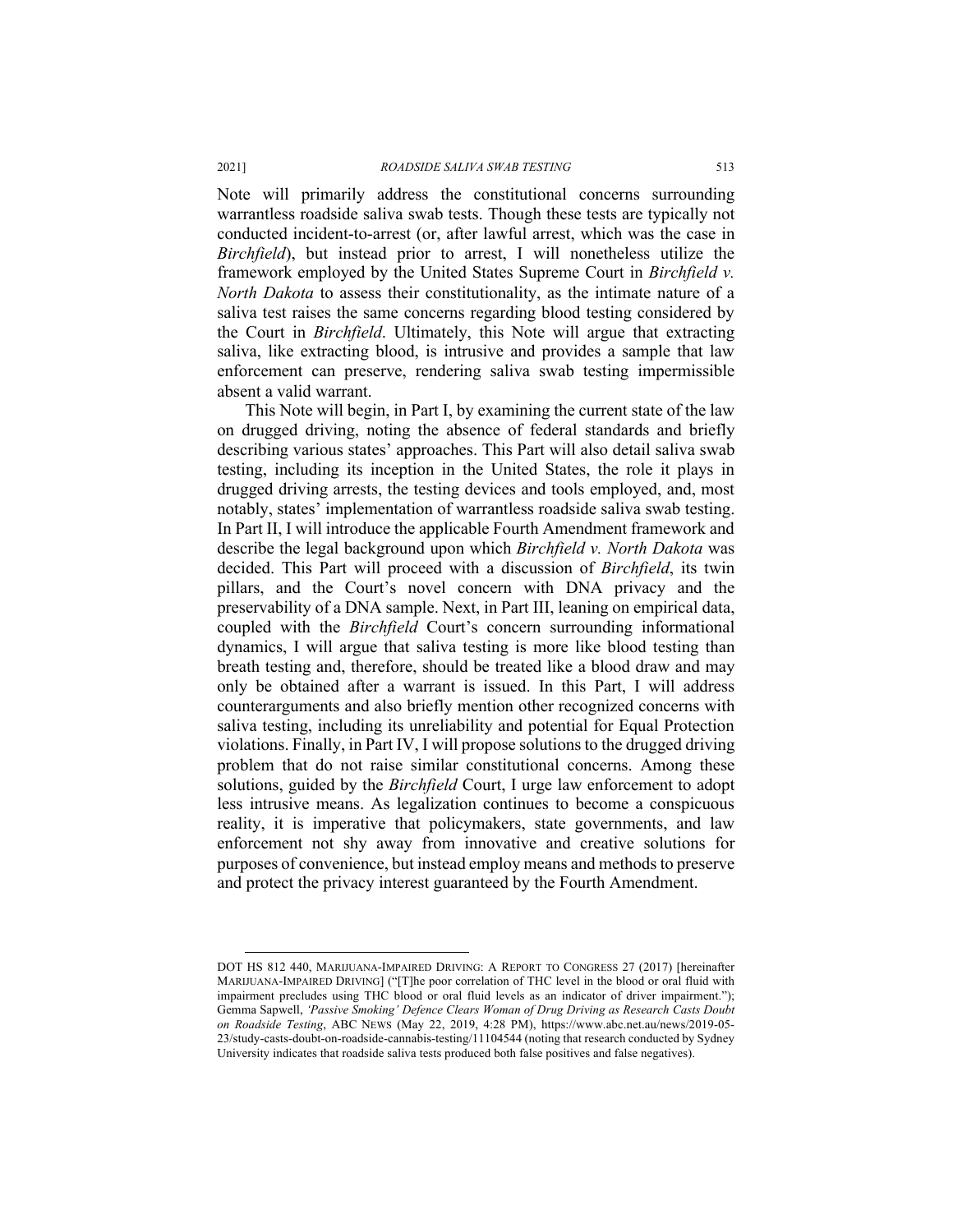# I. THE CURRENT STATE OF THE LAW ON CANNABIS-IMPAIRED DRIVING

## A. *Absence of a Federal Standard*

The National Highway Traffic Safety Administration (NHTSA), a branch of the United States Department of Transportation (DOT) charged with enforcing vehicle performance standards, $^{12}$  has long studied alcohol and its effects on driving.<sup>13</sup> After extensive research on the effect of alcohol on an individual's central nervous system, the NHTSA determined that "[a]t a BAC [blood alcohol concentration] of .08 grams of alcohol per deciliter  $(g/dL)$  of blood, crash risk increases exponentially."<sup>14</sup> Subsequently, all fifty states, the District of Columbia, and Puerto Rico adopted the .08 standard and have made it illegal to drive with a BAC of .08 or higher.<sup>15</sup>

As compared to the commonly known .08 BAC standard for drunk driving, there is no analogous federal standard for driving under the influence of drugs (DUID) cases.<sup>16</sup> Unlike alcohol, which is absorbed in the blood stream and metabolizes at a steady rate, the psychoactive component of cannabis, tetrahydrocannabinol (THC), is fat soluble.17 This means that, once ingested, THC can be stored in the body's fatty tissues and released into the blood stream long after ingestion.18 Because of its fat solubility, studies dedicated to the relationship between THC levels and a user's degree of impairment have shown that the amount of THC found in a driver's blood and the degree of impairment do not appear to be closely associated.<sup>19</sup> For this reason, it is seemingly impossible to develop a per se level of impairment standard to guide states, as well as to determine who is truly driving while impaired. This variability in the effects of THC, coupled with the NHTSA's admission that the topic is ridden with a "relative lack of research,"20 does not bode well for states attempting to effectuate DUID laws.

<sup>&</sup>lt;sup>12</sup> *About NHTSA*, U.S. DEP'T OF TRANSP., https://www.nhtsa.gov/about-nhtsa (last visited Jan. 3, 2020).

<sup>13</sup> *See* U.S. DEP'T OF TRANSP., NAT'L HIGHWAY TRAFFIC SAFETY ADMIN., DOT HS 812 864, TRAFFIC SAFETY FACTS 2018 DATA: ALCOHOL-IMPAIRED DRIVING 1 (2019) (explaining the NHTSA's 2018 alcohol-impaired driving report, including the number of alcohol-impaired fatalities, the economic cost of alcohol-impaired crashes, and other pertinent trends). 14 *Drunk Driving*, U.S. DEP'T OF TRANSP., https://www.nhtsa.gov/risky-driving/drunk-driving (last

visited Jan. 3, 2020).

<sup>15</sup> *Id.* On December 30, 2018, Utah changed its per se limit from .08 to .05 BAC. Nicole Nixon, *Utah First in the Nation to Lower Its DUI Limit to .05 Percent*, NPR (Dec. 26, 2018, 12:00 PM), https://www.npr.org/2018/12/26/679833767/utah-first-in-the-nation-to-lower-its-dui-limit-to-05-percent.

<sup>16</sup> *See* Angus Chen, *Why Is It So Hard to Test Whether Drivers Are Stoned?*, NPR (Feb. 9, 2016, 12:27 PM), https://www.npr.org/sections/health-shots/2016/02/09/466147956/why-its-so-hard-to-makea-solid-test-for-driving-while-stoned ("But marijuana isn't like [alcohol]. The height of your intoxication isn't at the moment when blood THC levels peak, and the high doesn't rise and fall uniformly based on how much THC leaves and enters your bodily fluids . . . . The instinct . . . is to come up with a law that parallels the 0.08 BAC standard for alcohol. 'Everyone is looking for one number . . . . And it's almost impossible to come up with one number."").<br><sup>17</sup> MARIJUANA-IMPAIRED DRIVING, *supra* note 11, at 4.

<sup>&</sup>lt;sup>18</sup> Id. "Some studies have detected THC in the blood at 30 days post ingestion." *Id.* (citation omitted). <sup>19</sup> *Id.* at 7.

<sup>20</sup> *Id.*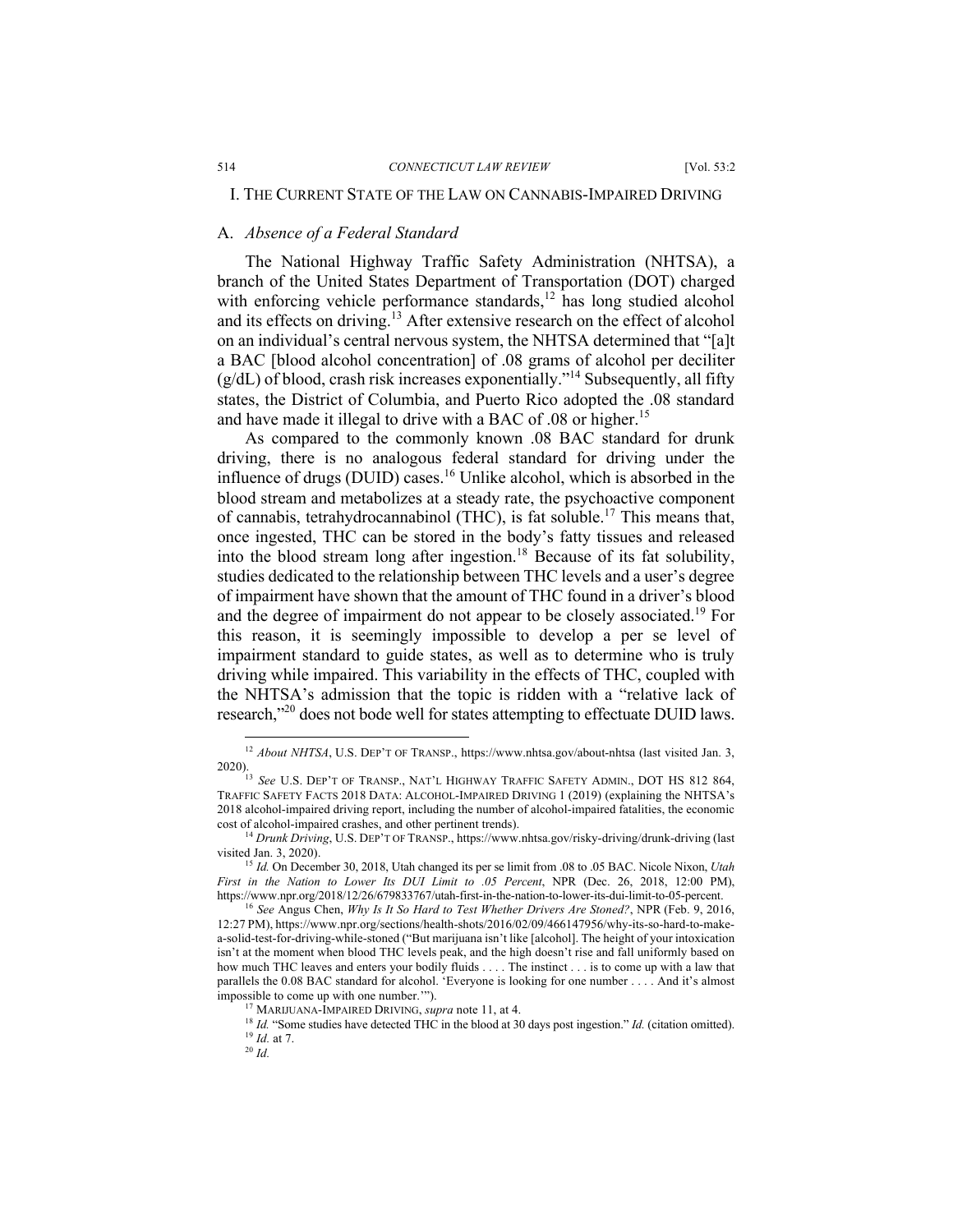#### 2021] *ROADSIDE SALIVA SWAB TESTING* 515

This absence of research is likely exacerbated by the fact that cannabis is federally illegal.<sup>21</sup> According to the NHTSA, because cannabis is a Schedule I substance under the Controlled Substances Act, extra precautions must be taken when researching it.<sup>22</sup> Despite admitted gray areas in research, studies have shown that cannabis can have serious effects on an individual's driving abilities, as THC can "lower a driver's vigilance, slow reaction times, alter perceptions of time and distance, and affect the driver's balance and ability to 'track lanes.'"<sup>23</sup> In sum, various research studies have demonstrated that cannabis has the potential to impair driving-related skills, yet there is a glaring lack of research to inform state legislation. Despite cannabis's potentially dangerous impacts on traffic safety, recognized by the NHTSA,<sup>24</sup> legalization continues, and states are forced to respond by enacting their own laws to combat cannabis-impaired driving.

## B. *The State Approaches: From Zero-Tolerance to Per Se and Beyond*

State laws on cannabis-impaired driving vary widely. Five states, including Washington and Illinois, have created per se laws, which "prohibit[] driving with a detectable amount of THC in the body that exceeds the legal limit."<sup>25</sup> The per se limit is typically five ng/ml of THC, though in some states, the threshold is as minimal as one  $\text{ng/ml}^{26}$  Twelve states, including Utah, Arizona, and Pennsylvania, have implemented zerotolerance laws, which "prohibit[] driving with any amount of THC and/or its metabolites in the body."<sup>27</sup> Because of the chemical properties of cannabis (specifically, its fat solubility, which allows it to remain in a user's system long after ingestion), these per se limits and zero-tolerance laws are particularly problematic and may incriminate drivers who are not actually high.28 Indeed, the American Automobile Association (AAA) "concluded

<sup>21</sup> Jean Lotus, *Drugged Driving: Traffic Stops Changing in Pot-Legal States*, UPI (July 25, 2019, 3:00 AM), https://www.upi.com/Top\_News/US/2019/07/25/Drugged-driving-Traffic-stops-changing-

<sup>&</sup>lt;sup>22</sup> MARIJUANA-IMPAIRED DRIVING, *supra* note 11, at 6–7. Extra precautions may include obtaining a government license to store and use cannabis, meeting the security requirements for storage, securing necessary documentation, and disposing properly. *Id.* at 7.<br><sup>23</sup> Lotus, *supra* note 21.

<sup>&</sup>lt;sup>24</sup> MARIJUANA-IMPAIRED DRIVING, *supra* note 11, at 11–12.

<sup>25</sup> *Drugged Driving: Marijuana-Impaired Driving*, NCSL (Mar. 8, 2019), http://www.ncsl.org/resear ch/transportation/drugged-driving-overview.aspx [hereinafter *Drugged Driving*].

<sup>26</sup> JAMES LYNCH & LUCIAN MCMAHON, INS. INFO. INST., A ROCKY ROAD SO FAR: RECREATIONAL MARIJUANA AND IMPAIRED DRIVING 13 (2019), https://www.iii.org/sites/default/files/docs/pdf/marijua naanddui-wp-031119.pdf.

<sup>27</sup> *Drugged Driving*, *supra* note 25.

<sup>&</sup>lt;sup>28</sup> LYNCH & MCMAHON, *supra* note 26, at 13. Importantly, the study notes that the opposite may be true; because high levels of THC dissipate quickly before impairment subsides, impaired drivers may not always be prosecuted. *Id.* "One study found that only 10 percent of its participants would have been prosecuted for impaired driving, even though many self-reported recent marijuana use." *Id.* (footnote omitted).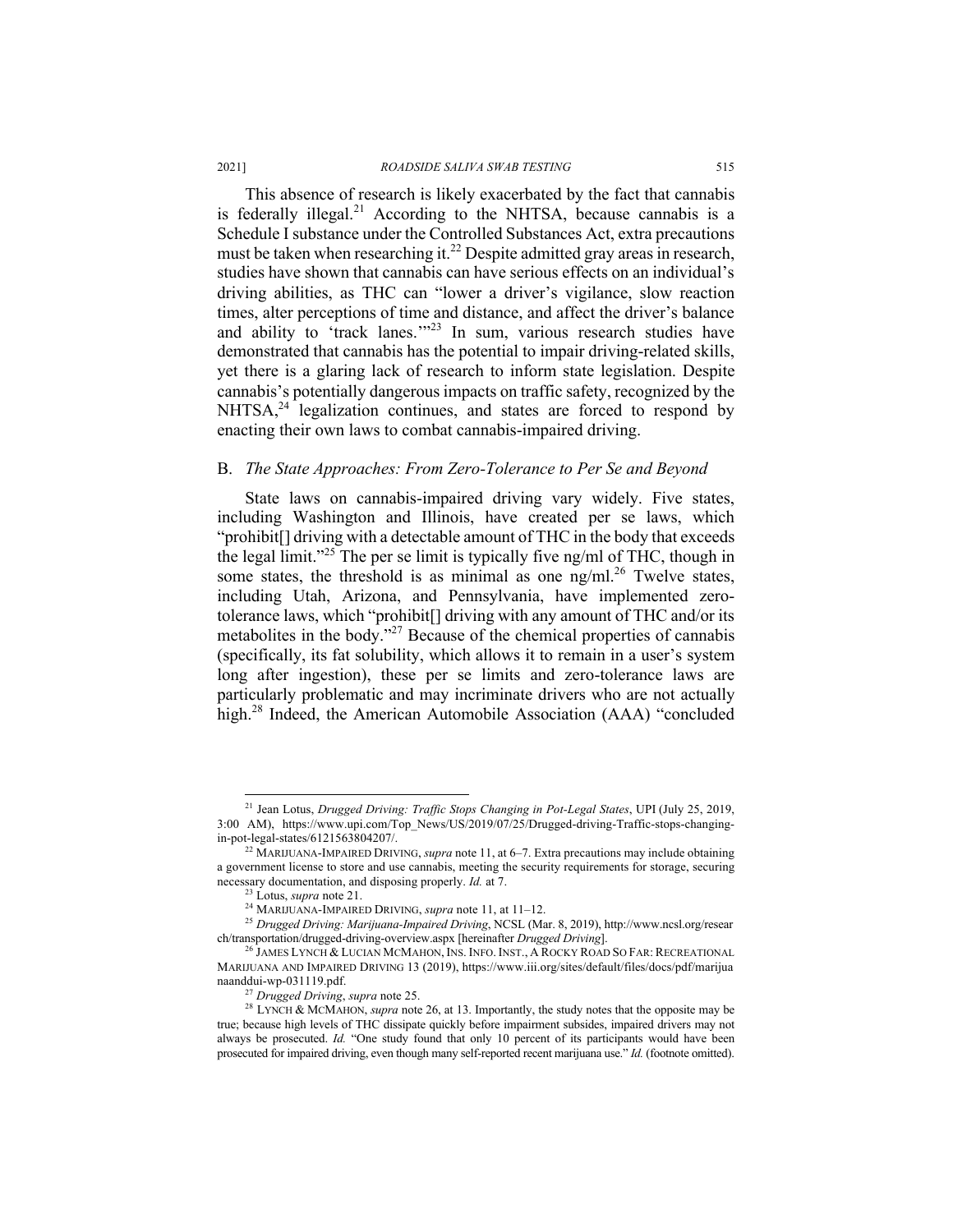that 'a quantitative threshold for per se laws for THC following cannabis use cannot be scientifically supported."<sup>29</sup>

The majority of states employ "under the influence DUID"-style laws, which "require[] the driver to be under the influence of or affected by THC."30 Officers in these states use behavioral markers to determine whether a driver is impaired.<sup>31</sup> But this method, too, is flawed, as "[t]here is currently no scientifically sound roadside impairment test"—such as a breathalyzer equivalent—to empirically evaluate whether a driver is impaired.<sup>32</sup> This absence in technology and resources to aid law enforcement has led some to argue for a verifiable assessment to measure a driver's THC levels.

The solution? Saliva swab testing.<sup>33</sup>

# C. *Introducing Saliva Swab Testing*

Though roadside saliva testing technology first premiered in the United States in  $2009$ ,<sup>34</sup> its presence has steadily increased within the past three years, emerging in major cities like San Diego,<sup>35</sup> Boston,<sup>36</sup> and, most recently, Carol Stream, $37$  a suburb of Chicago. In these cities, saliva swab testing is generally administered as part of a standard field sobriety test, of which the saliva swab testing is simply one component.<sup>38</sup>

Roadside saliva swab testing generally proceeds as follows: when an officer stops a driver, suspecting they are under the influence of cannabis, the officer—trained to recognize the symptoms of impairment—will look for "indicators that a driver is high, such as an unsafe driving maneuver, bloodshot eyes, the odor of marijuana and blank stares."39 Once there is ample physical evidence to support a suspicion of drug use, the officer may then request to perform a field sobriety test, including a saliva swab test. $40$ 

<sup>&</sup>lt;sup>29</sup> Id. at 14 (quoting BARRY LOGAN, SHERRI L. KACINKO & DOUGLAS J. BEIRNESS, AAA FOUND. FOR TRAFFIC SAFETY, AN EVALUATION OF DATA FROM DRIVERS ARRESTED FOR DRIVING UNDER THE INFLUENCE IN RELATION TO PER SE LIMITS FOR CANNABIS 3 (2016), http://publicaffairsresources.aaa. biz/wp-content/uploads/2016/04/Evaluation-of-Drivers-in-Relation-to-Per-Se-Report-FINAL.pdf). 30 *Drugged Driving*, *supra* note 25. Unique to Colorado is the permissible inference law, which

<sup>&</sup>quot;applies if THC is identified in a driver's blood in quantities of 5ng/ml or higher. If so, it is permissible to assume that the driver was under the influence." *Id.* 

<sup>31</sup> LYNCH & MCMAHON, *supra* note 26, at 14. 32 *Id.*

<sup>33</sup> *Id.*

<sup>34</sup> Kristina Davis, *Police Are Using New Mouth-Swab Tests to Nab Drivers Under the Influence of Marijuana and Other Drugs*, L.A. TIMES (Mar. 17, 2017, 9:00 AM), https://www.latimes.com/local/lan ow/la-me-mouth-swab-drugs-test-police-pot-20170317-story.html.

<sup>35</sup> *Id.*

<sup>36</sup> Mary Markos, *State Police Testing Saliva Swab to Catch Stoned Drivers*, BOS. HERALD (Aug. 9, 2018, 12:00 AM), https://www.bostonherald.com/2018/08/09/state-police-testing-saliva-swab-to-catchstoned-drivers/.

<sup>37</sup> McCoppin, *supra* note 8.

<sup>38</sup> *Id.*

<sup>39</sup> Davis, *supra* note 34.

<sup>40</sup> *Id.*; McCoppin, *supra* note 8. Typically, police departments are equipped with one of two devices to perform the testing: the Dräger DrugTest 5000 or the SoToxa Mobile Test System. For more information on the Dräger DrugTest 5000, see *Dräger DrugTest 5000*, DRÄGER, https://www.draeger.c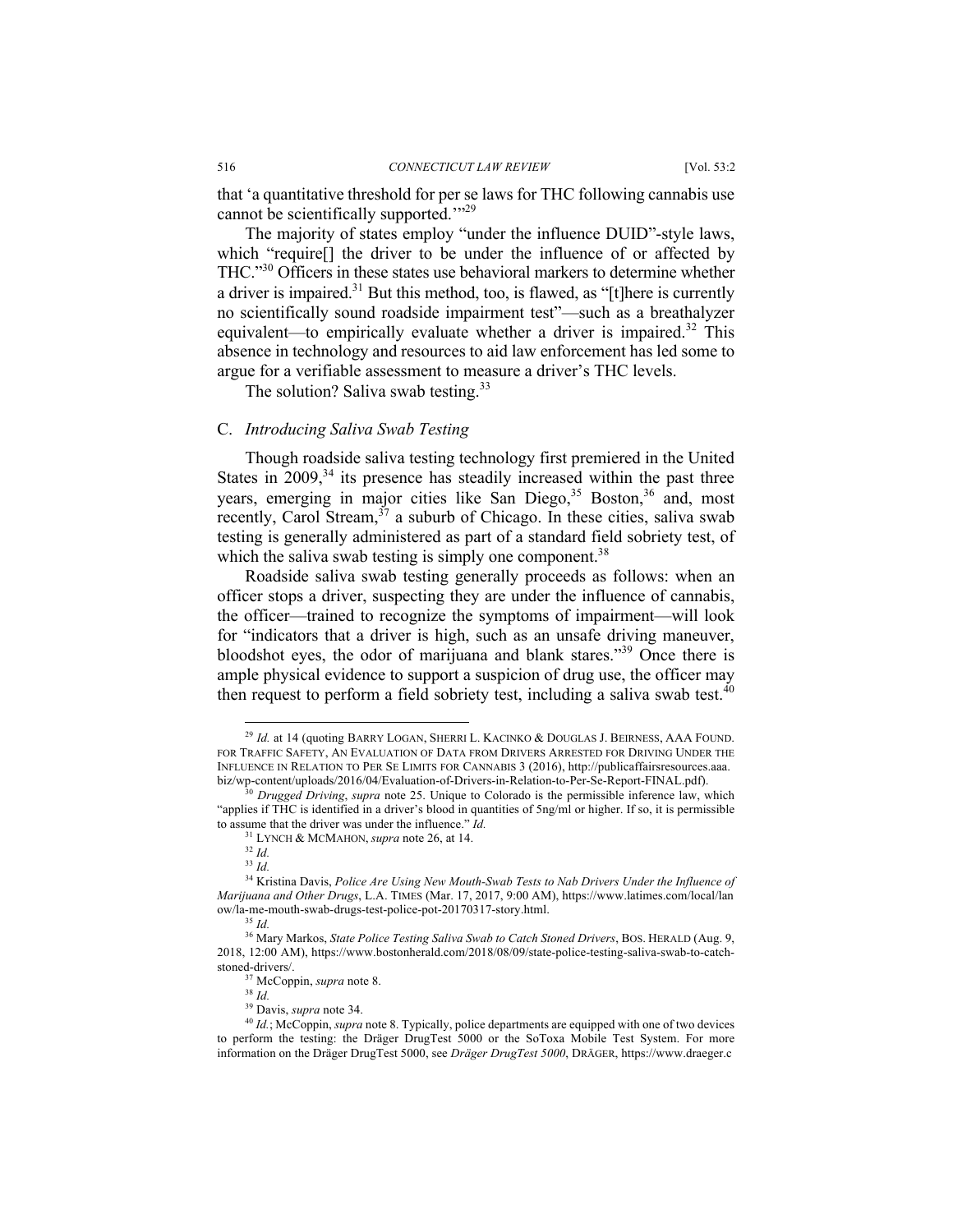#### 2021] *ROADSIDE SALIVA SWAB TESTING* 517

Ultimately, after performing the field sobriety test (and the saliva swab component), police make a probable cause determination. If police have probable cause to arrest the driver, they may apply for a warrant for a blood draw, which will determine the driver's actual level of impairment.<sup>41</sup>

Some jurisdictions have gone so far as to implement penalties for those they deem uncooperative drivers. In San Diego, a driver's refusal to submit to saliva testing permits an officer to force the driver to submit to a blood test, $42$  and in Michigan, failure to submit to the roadside saliva test will result in a civil infraction. $43$  Though each state has implemented these roadside saliva tests with slight alterations, one thing remains common among them all: state laws do not require officers to procure a warrant before proceeding with the buccal swab.

# II. A FRAMEWORK FOR DISCUSSION: THE FOURTH AMENDMENT ANALYSIS AND EXAMINATION OF PRECEDENT

# A. *The Constitutional Framework: A Buccal Swab as a "Search" Protected by the Fourth Amendment*

The Fourth Amendment, binding on the states through the Fourteenth Amendment,<sup>44</sup> reads, in relevant part, that "[t]he right of the people to be secure in their persons, houses, papers, and effects, against unreasonable searches and seizures, shall not be violated, and no Warrants shall issue, but upon probable cause  $\ldots$   $\cdot$ <sup>45</sup> Its central purpose is to prevent the government from conducting overly broad, open-ended searches, whereby law enforcement officers can essentially search any person for any purpose at any time.<sup>46</sup>

According to the United States Supreme Court in *Skinner v. Railway Labor Executives' Association*, extracting a blood sample or administering a breath test during a traffic stop is a search within the meaning of the Fourth Amendment.47 Because virtually any invasion into the human body will work as an "'intrusion upon cherished personal security' that is subject to

om/en-us\_us/Applications/Products/Alcohol-and-Drug-Testing/Drug-Testing-Devices/DrugTest-5000#benefits (last visited Jan. 6, 2020). For more information on the SoToxa Mobile Test System, see *A New Era for Roadside Testing: SoToxaTM Mobile Test System*, ABBOTT (2020), https://ensur.invmed. com/ensur/contentAction.aspx?key=ensur.329259.S2R4E4A3.20180424.4770.4178856.

<sup>41</sup> McCoppin, *supra* note 8.

<sup>42</sup> Davis, *supra* note 34.

<sup>43</sup> Brad Devereaux, *Kent, Washtenaw Among 5 Counties Selected for Roadside Drug Testing*, MLIVE (Nov. 2, 2017), https://www.mlive.com/news/2017/11/kent\_washtenaw\_among\_5\_countie.html ("Refusal to submit to a preliminary oral fluid analysis upon lawful demand of a police officer is a civil infraction.").

<sup>44</sup> Mapp v. Ohio, 367 U.S. 643, 655–57 (1961). 45 U.S. CONST. amend. IV.

<sup>46</sup> Coolidge v. New Hampshire, 403 U.S. 443, 467 (1971) (noting that the Fourth Amendment's warrant requirement is aimed at preventing unnecessary, overly general searches and explaining that the requirement arose out of colonists' anger towards warrants that allowed for "general, exploratory rummaging in a person's belongings"). 47 Skinner v. Ry. Lab. Execs.' Ass'n, 489 U.S. 602, 616–17 (1989).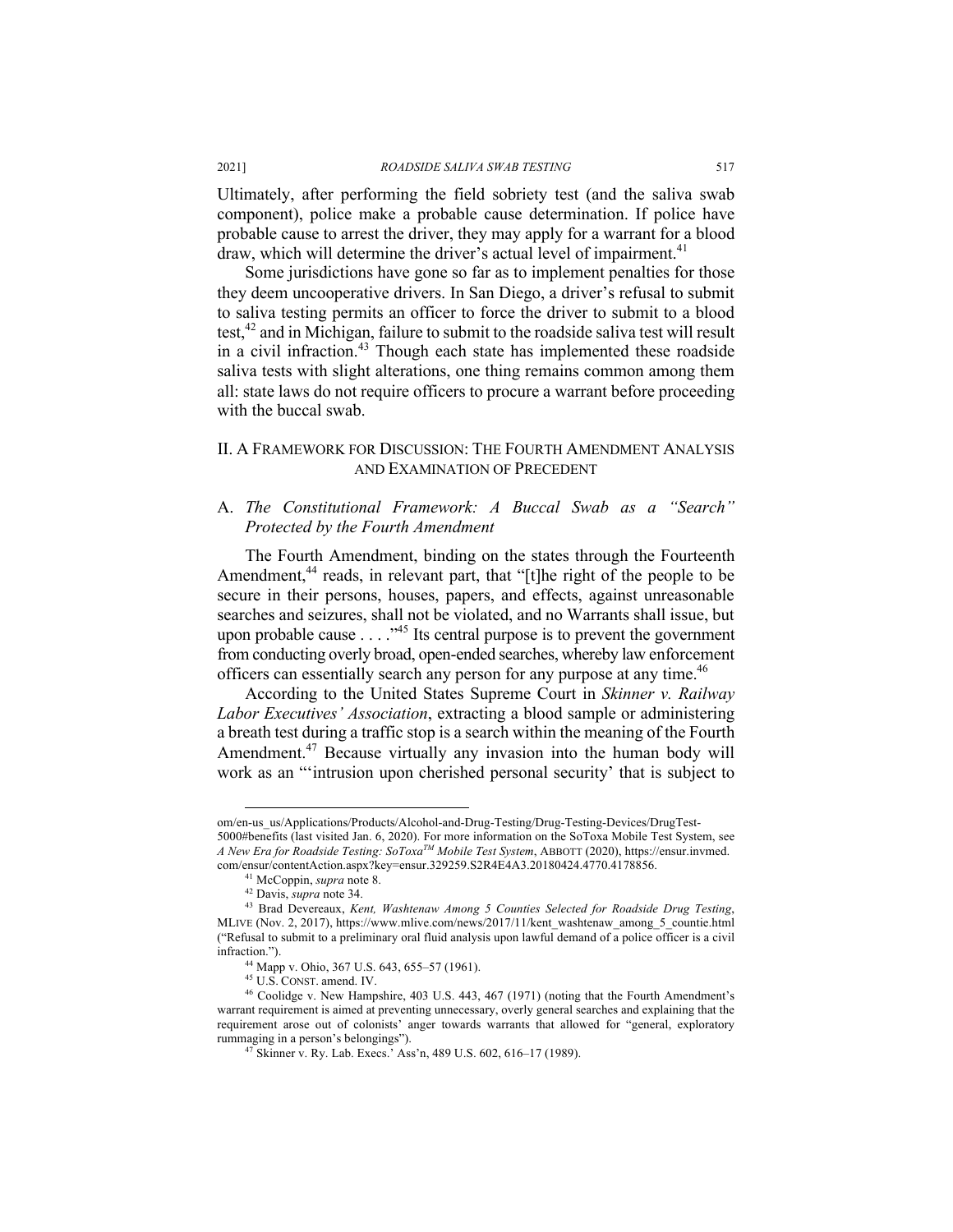constitutional scrutiny,"48 "using a buccal swab on the inner tissues of a person's cheek in order to obtain DNA samples is [also] a search."49

Even in the realm of DNA extraction, it has been recognized that intrusion upon an individual's privacy is sometimes warranted and, in fact, necessary because of some other countervailing interest. Whether the government may infringe upon the Fourth Amendment right to privacy depends upon "the reasonableness in all the circumstances of the particular governmental invasion of a citizen's personal security."50 Courts have developed several tests to assess the reasonableness of a particular search, and the applicable test largely depends on the circumstances of the search.<sup>51</sup>

For a given search or seizure to be reasonable, ordinarily, "the government must obtain a search warrant."<sup>52</sup> The Warrant Clause of the Fourth Amendment requires that law enforcement officers demonstrate, to a neutral magistrate, that they have probable cause to believe that their search will reveal evidence of a crime.<sup>53</sup> However, a warrant and probable cause are not always necessary for a search to be deemed "reasonable."54 In certain circumstances, even DNA can be collected absent a warrant because "a person's privacy expectation has decreased or the government's need is increased."<sup>55</sup> In these cases, the reasonableness of the search is determined by weighing "the promotion of legitimate governmental interests" against "the degree to which [the search] intrudes upon an individual's privacy,"<sup>56</sup> and the Fourth Amendment's warrant requirement may be circumvented.

In *Missouri v. McNeely*, the United States Supreme Court was called to answer whether the warrant requirement could be circumvented in drunk driving cases.<sup>57</sup> More specifically, the question presented was whether the natural metabolization of alcohol in the bloodstream constitutes what the Court termed a "per se exigency," justifying the warrantless taking of a blood sample.<sup>58</sup> The State argued for a per se categorical rule, presenting evidence that the percentage of alcohol in an individual's body decreased by approximately .015% to .02% per hour once the alcohol was fully absorbed.<sup>59</sup> Therefore, said the State, the significant delay in testing—between

<sup>&</sup>lt;sup>48</sup> Cupp v. Murphy, 412 U.S. 291, 295 (1973) (quoting Terry v. Ohio, 392 U.S. 1, 25 (1968)).<br><sup>49</sup> Maryland v. King, 569 U.S. 435, 446 (2013).<br><sup>50</sup> Terry, 392 U.S. at 19.

<sup>&</sup>lt;sup>51</sup> Kelly Lowenberg, *Applying the Fourth Amendment When DNA Collected for One Purpose Is Tested for Another, 79 U. CIN. L. REV. 1289, 1300 (2011).*<br>
<sup>52</sup> *Id.* 

<sup>&</sup>lt;sup>53</sup> See King, 569 U.S. at 467 ("As ratified, the Fourth Amendment's Warrant Clause forbids a warrant to 'issue' except 'upon probable cause,' and requires that it be 'particula[r]' (which is to say, *individualized*) to 'the place to be searched, and the persons or things to be seized.'") (alteration in original).

<sup>54</sup> Lowenberg, *supra* note 51, at 1300. "For example, if a person consents to being searched, then nothing else—neither warrant nor probable cause—is necessary." *Id.*

<sup>&</sup>lt;sup>55</sup> *Id.*<br><sup>56</sup> Wyoming v. Houghton, 526 U.S. 295, 300 (1999).

<sup>&</sup>lt;sup>57</sup> Missouri v. McNeely, 569 U.S. 141, 145 (2013). <sup>58</sup> *Id.* 

<sup>59</sup> *Id.* at 152.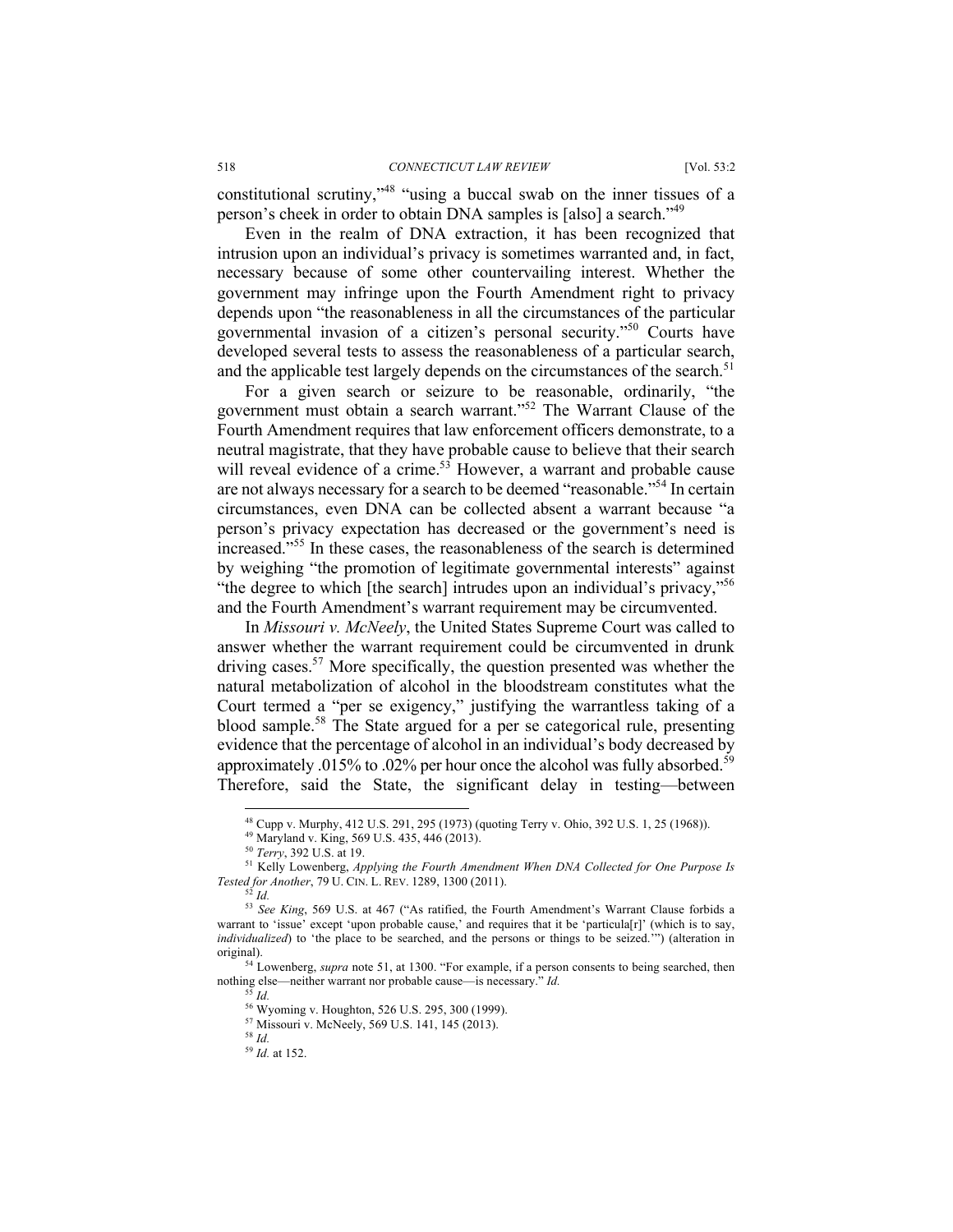apprehending the individual and obtaining a warrant—would negatively impact the blood test's probative value.<sup>60</sup> The plurality wrote that even the natural evanescence of alcohol could not always constitute an exigency justifying an exception to the Fourth Amendment's warrant requirement for nonconsensual blood testing, thereby rejecting a categorical rule.<sup>61</sup> Instead, the plurality noted that warrantless testing of drunk driving suspects could apply in "exigent circumstances,"62 the exigency of which must be determined on a case-by-case basis depending on the totality of the circumstances.<sup>63</sup>

The *McNeely* plurality emphatically pronounced its dedication to the Fourth Amendment privacy guarantees, making clear that "the Fourth Amendment will not tolerate adoption of an overly broad categorical approach that would dilute the warrant requirement in a context where significant privacy interests are at stake."<sup>64</sup> Practically then, for law enforcement, procuring a warrant before a blood draw is the general rule and warrantless testing is the exception.<sup>65</sup> The plurality's firm affirmation of an individual's right to privacy set the stage for its subsequent decision in *Birchfield*, which ultimately addressed a gap in *McNeely* and reiterated the sacredness of an individual's bodily right to privacy*.* In *McNeely*, the Court deliberately did not address potential justifications for warrantless testing of drunk driving suspects, except for the exigent circumstances exception. In *Birchfield*, the Court was called to determine whether warrantless alcohol testing to determine a driver's level of impairment, incident to drunk driving arrests, violates the Fourth Amendment.<sup>66</sup>

#### B. *The* Birchfield *"Pillars": DNA Privacy Versus the State Interest*

In *Birchfield v. North Dakota*, the Supreme Court was called to resolve yet another potential circumvention of the Fourth Amendment's warrant requirement. In *Birchfield*, a consolidation of three cases involving alleged drunk driving arrestees, the Court was tasked with determining how the search-incident-to-arrest doctrine<sup>67</sup> applies to breath and blood tests.<sup>68</sup>

<sup>60</sup> *Id.*

<sup>61</sup> *Id.* at 165.

<sup>62</sup> *Id.* at 156.

<sup>63</sup> *Id.* at 158.

<sup>&</sup>lt;sup>64</sup> Id. Note, here, that the plurality wrote that even though drivers are accorded less privacy in their automobiles (due to the compelling government need to regulate motor vehicle safety), this does not diminish a driver's privacy interest in preventing law enforcement from drawing the driver's blood. *Id.*  at 159. The plurality also dismissed the argument that the importance of combatting the drunk driving epidemic justifies departing from the warrant requirement. *Id.* at 159–60.

<sup>65</sup> Jordan D. Santo, Comment, *Waiting is Warranted: Giving Meaning to the Supreme Court's Ruling in Missouri v. McNeely, 24 TEMP. POL. & C.R. L. REV. 247, 266 (2014).* <sup>66</sup> Birchfield v. North Dakota, 136 S. Ct. 2160, 2166–67 (2016).

 $67$  The search-incident-to-arrest doctrine is defined as comprising two separate propositions. "The first is that a search may be made of the *person* of the arrestee by virtue of the lawful arrest. The second is that a search may be made of the area within the control of the arrestee." United States v. Robinson, 414 U.S. 218, 224 (1973).

<sup>68</sup> *Birchfield*, 136 S. Ct. at 2172.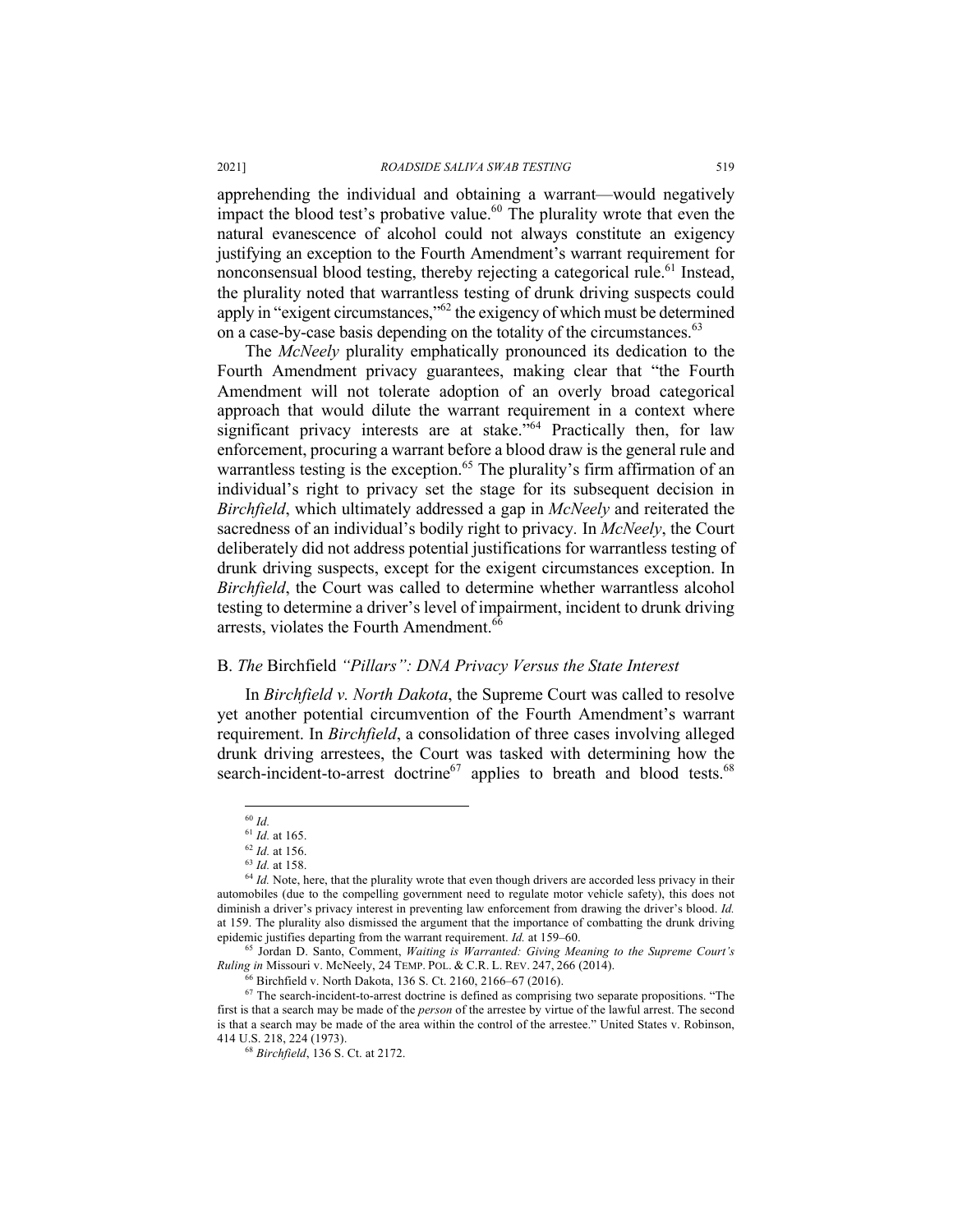Accordingly, the *Birchfield* Court evaluated the constitutionality of both warrantless blood and breath tests incident to drunk driving to resolve whether states could criminalize a driver's refusal to submit to BAC testing.

Ultimately, to reach its conclusion that the Fourth Amendment permits warrantless breath tests incident to drunk driving arrests but not warrantless blood tests,<sup>69</sup> the Court employed the framework set out in *Riley v*. *California*. <sup>70</sup> The *Riley* test required the Court to balance two factors, hereinafter referred to as the "Twin Pillars of *Birchfield*": (1) an individual's privacy interest and (2) the government's need for warrantless searches in order to promote its own legitimate interests.<sup>71</sup> For the purposes of this Note, the governmental interest (in "preserving the safety . . . of public highways" and deterring individuals from driving under the influence<sup>72</sup>) will only be addressed briefly, $73$  as these governmental interests are common among all drunk driving or drug-impaired driving cases. Clearly, in the realm of cannabis-impaired driving, identical governmental interests exist.

The subsequent sections in this Note are devoted to *Birchfield* Pillar One—the desire to preserve and protect an individual's Fourth Amendment privacy guarantees. The following subsection will parse out the *Birchfield* Court's treatment of blood and breath testing, paralleling the Court's separate analyses concerning the constitutionality of blood and breath tests under the search-incident-to-arrest exception to the Fourth Amendment's warrant requirement.<sup>74</sup>

# 1. *Warrantless Breath Tests Deemed Constitutional*

The *Birchfield* Court's analysis of warrantless breath and blood testing centered on two distinct, yet interrelated concerns: (1) the invasiveness of the respective test<sup>75</sup> and (2) the degree to which the accompanying samples could be preserved (and, relatedly, the private, hereditary material contained

<sup>&</sup>lt;sup>69</sup> *Id.* at 2184.<br><sup>70</sup> *Id.* at 2176 (referring to Riley v. California, 573 U.S. 373 (2014)).

<sup>&</sup>lt;sup>71</sup> *Id.* at 2188 (quoting Riley, 573 U.S. at 385 (quoting Wyoming v. Houghton, 526 U.S. 295, 300 (1999))).<br> $^{72}$  *Id.* at 2178–79 (citation omitted).

<sup>&</sup>lt;sup>73</sup> Of course, these concerns qualify as compelling governmental interests, but an emphasis on this second pillar simply proves too much—of course, municipalities would always prefer that there be no warrant requirement (keeping in mind the various procedural hurdles and delays imposed by the warrant process). For the purposes of this Note, which seeks to compare the *Birchfield* Court's central concern about DNA privacy and an individual's right to their own genetic information with states' warrantless taking of buccal swabs, the governmental interest is not in dispute; therefore, arguments contradicting the governmental interest are simply unfounded. For this reason, it is more important to frame the question (and following analysis) around *Birchfield* Pillar One—the right to privacy—and ask, instead: what is so compelling about this situation (i.e., roadside saliva testing) that law enforcement can circumvent the warrant requirement? Can the government provide granular reasons that there is something so pressing (whether it be exigency or some other "compelling need") that they can search pursuant to probable cause—without first having to secure a warrant from a neutral magistrate? 74 *Birchfield*, 136 S. Ct. at 2176.

<sup>75</sup> *Id.* at 2176–77.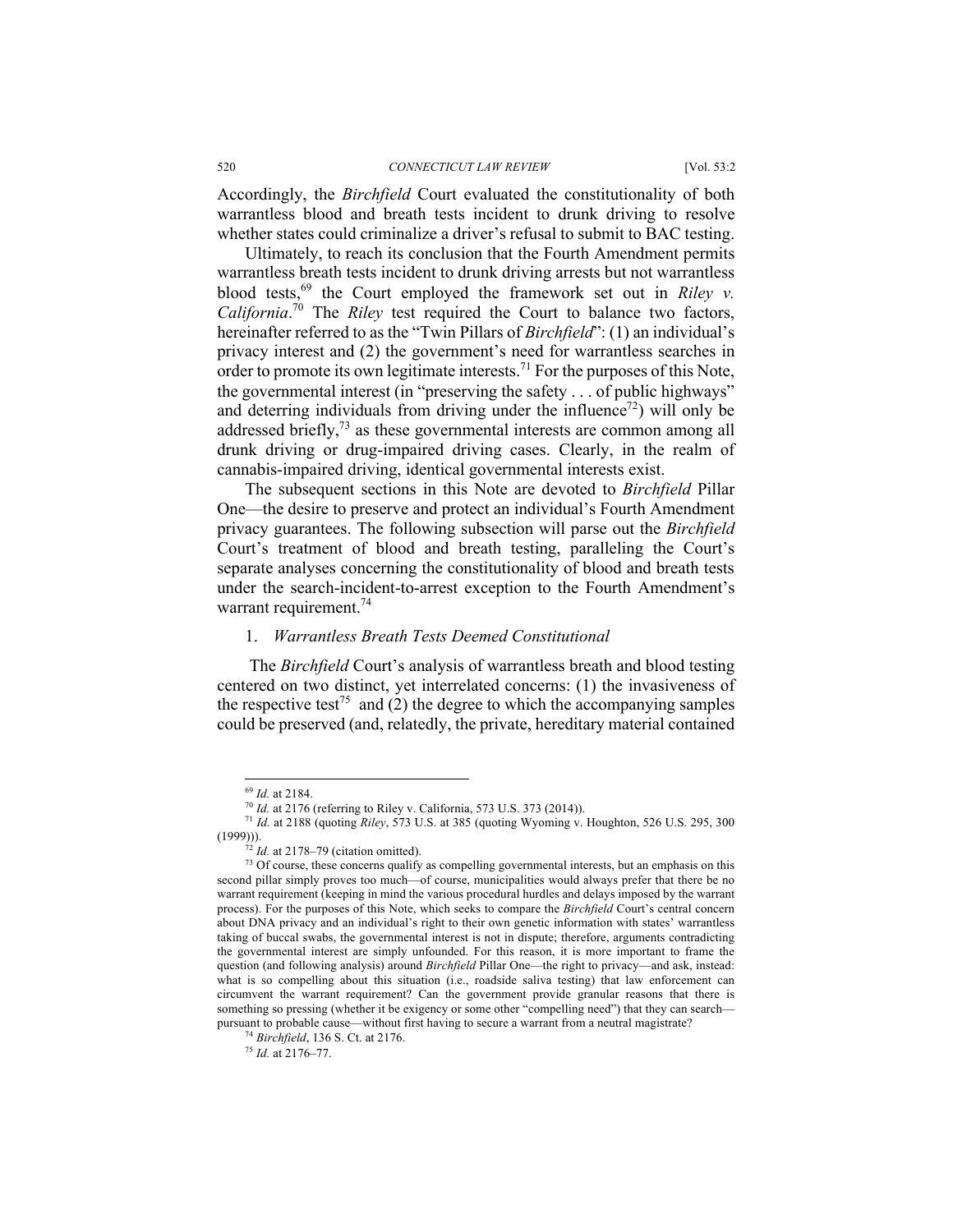within those samples).<sup>76</sup> First, in its analysis of the intrusiveness posed by a breathalyzer, the Court cited supporting case law "that breath tests do not 'implicat[e] significant privacy concerns,"<sup>77</sup> summarily dismissing petitioners' arguments for a warrant requirement for breath testing. In its rather short analysis, the Court deemed the physical intrusion of a breath test "almost negligible"<sup>78</sup> and refused to recognize a possessory interest in the air in one's lungs.79 Accordingly, the Court found that the breathalyzer test itself was not excessively intrusive.<sup>80</sup>

The Court then shifted its attention to the preservability of the "fruits" of a breath test. Weighing in favor of warrantless breath tests, said the Court, was the sheer impossibility that law enforcement could retain a sample (and, by extension, the DNA contained within that sample). $81$  In comparing breathalyzers and buccal swab samples, the Court noted: "[B]reath tests are capable of revealing only one bit of information, the amount of alcohol in the subject's breath,"<sup>82</sup> whereas buccal swabs (like those at issue in *Maryland v. King*) put law enforcement in possession of "a sample from which a wealth of additional, highly personal information could potentially be obtained."<sup>83</sup> Therefore, because breath tests do not leave police officers with a preservable sample, coupled with a breathalyzer's insignificant intrusiveness, the Court held that warrantless breathalyzer tests are constitutionally permissible.<sup>84</sup>

# 2. *Warrantless Blood Tests Deemed Unconstitutional*

Having determined the constitutionality of warrantless breathalyzer testing, the Court—utilizing the same two factors in its analysis (intrusiveness and preservability)—ultimately held that warrantless blood tests are unconstitutional. $85$  First, in regard to the level of intrusion, the Court was cognizant of the fact that blood tests "require piercing the skin" and

<sup>78</sup> *Id.*

<sup>83</sup> *Id.*

<sup>76</sup> *Id.* at 2177.

<sup>77</sup> *Id.* at 2176 (quoting Skinner v. Ry. Lab. Execs.' Ass'n, 489 U.S. 602, 626 (1989)) (alteration in original).

 $79$  *Id.* at 2177 ("The air that humans exhale is not part of their bodies.").

<sup>80</sup> *Id.*

<sup>81</sup> *Id.*

<sup>&</sup>lt;sup>82</sup> *Id.* ("A breath test . . . results in a BAC reading on a machine, nothing more.").

<sup>84</sup> *Id.* at 2177–78. For an interesting argument on the *Birchfield* decision, which contends that the majority's holding regarding breath tests is a "misstep in Constitutional analysis," see Catherine Norton, Comment, *Keeping Faith with the Fourth Amendment: Why States Should Require a Warrant for Breathalyzer Tests in the Wake of* Birchfield v. North Dakota, 87 MISS. L.J. 237, 258 (2018) ("First, the distinction between breath tests and blood tests is an arbitrary line that chips away at well-established Fourth Amendment jurisprudence. Second, warrantless breath tests do not fall within the rationale of the search incident to arrest exception, and therefore cannot be justified under traditional search incident to arrest doctrine. Third, the significant privacy implications of breath tests outweigh the minimal burden that a warrant requirement would impose on the states."). 85 *Birchfield*, 136 S. Ct. at 2178.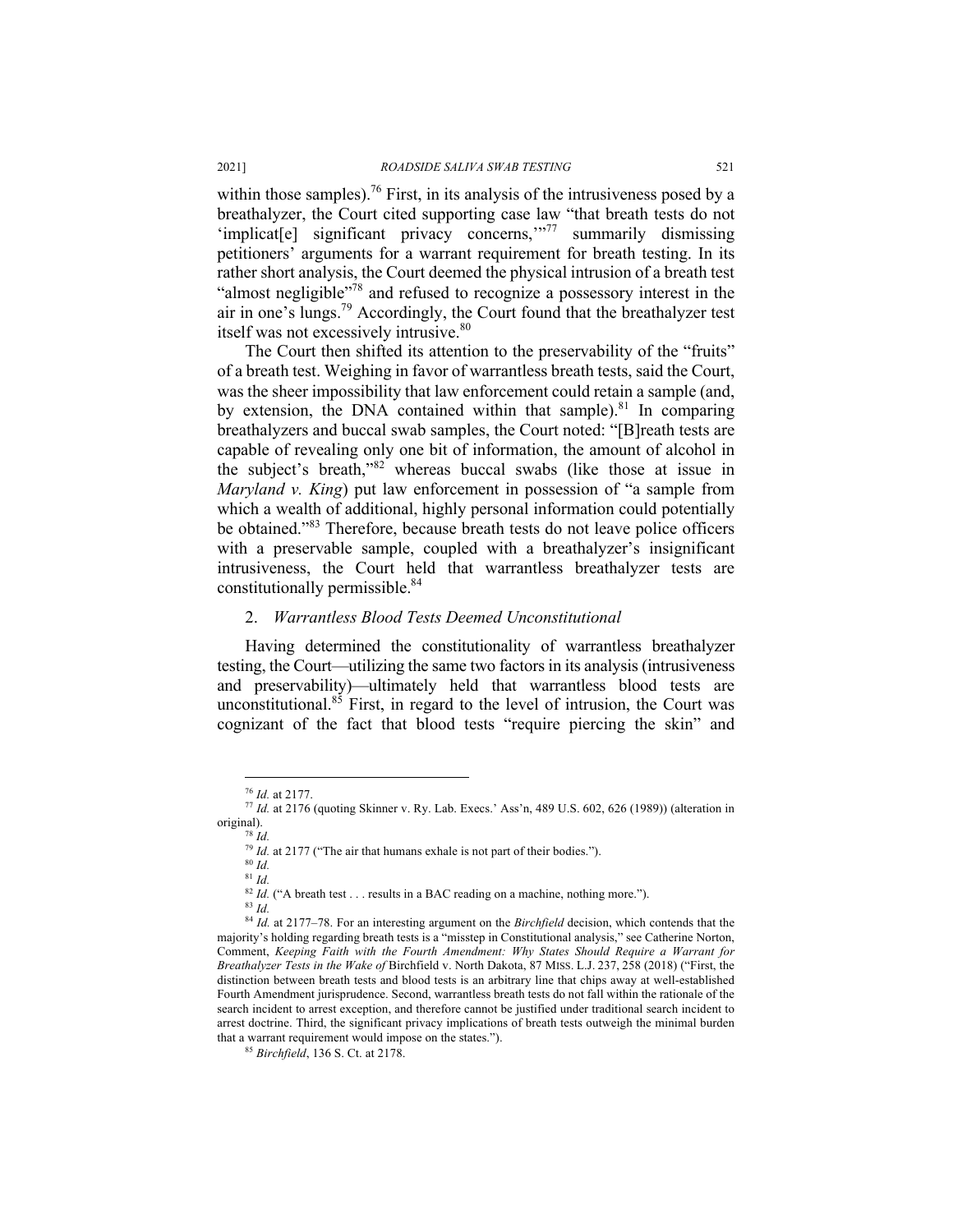extracting a part of the person's body.<sup>86</sup> Other considerations noted by the majority included an individual's limited supply of blood (as compared to the air exhaled from human lungs), the unpleasantness of the blood-draw process, and the degree of intrusiveness as compared to blowing into a breathalyzer.<sup>87</sup>

Arguably, most interesting in its analysis was the Court's almost palpable concern regarding the preservation and potential misuse of the blood sample. The majority wrote:

[A] blood test, unlike a breath test, places in the hands of law enforcement authorities a sample that can be preserved and from which it is possible to extract information beyond a simple BAC reading. Even if the law enforcement agency is precluded from testing the blood for any purpose other than to measure BAC, the potential remains and may result in anxiety for the person tested.<sup>88</sup>

Here, the Court recognized the potential for abuse surrounding warrantless blood draws. Though law enforcement may insist that a sample will only be used for a single purpose (in this case, to measure levels of cannabis impairment), DNA collected for one purpose has the potential to be used for another distinct, unrelated purpose.<sup>89</sup> Additionally, if a person's genetic profile is created in a state or federal database, the "person can be implicated in future crimes and will constantly be compared to crime scene DNA samples, which some have referred to as lifelong 'genetic surveillance."<sup>90</sup> Recognizing these dangers (in addition to the level of intrusion inherent in a blood test), the majority wrote that the reasonableness of a blood test must be judged in light of the availability of a "less invasive alternative": the breath test. $91$  Because respondents were not able to offer adequate reasons for requiring a more intrusive alternative absent a warrant, nor did they dispute the effectiveness of breath tests in measuring BAC, the Court concluded that blood tests may not be administered absent a warrant.<sup>92</sup> Simply put, "[b]ecause breath tests are significantly less intrusive than blood tests and in most cases amply serve law enforcement interests," the Court concluded that breath tests, but not blood tests, can be administered without a warrant as a search-incident-to-arrest for drunk driving.<sup>93</sup>

<sup>86</sup> *Id.* (quoting Skinner v. Ry. Lab. Execs.' Ass'n, 489 U.S. 602, 625 (1989)).

<sup>87</sup> *Id.*

<sup>88</sup> *Id.*

<sup>89</sup> *See* Lowenberg, *supra* note 51, at 1316–17 (noting that DNA collected for identification and medical screening has been used for research analyses). "Law enforcement is also analyzing DNA, which was originally collected for identification, to show familial relationships." *Id.* at 1317.

<sup>90</sup> *Id.* at 1317 (quoting Jeffrey Rosen, *Genetic Surveillance for All*, SLATE (Mar. 17, 2009, 4:52 PM), https://slate.com/news-and-politics/2009/03/genetic-surveillance-for-all.html). 91 *Birchfield*, 136 S. Ct. at 2184. 92 *Id.* at 2184–85.

<sup>93</sup> *Id.* at 2185.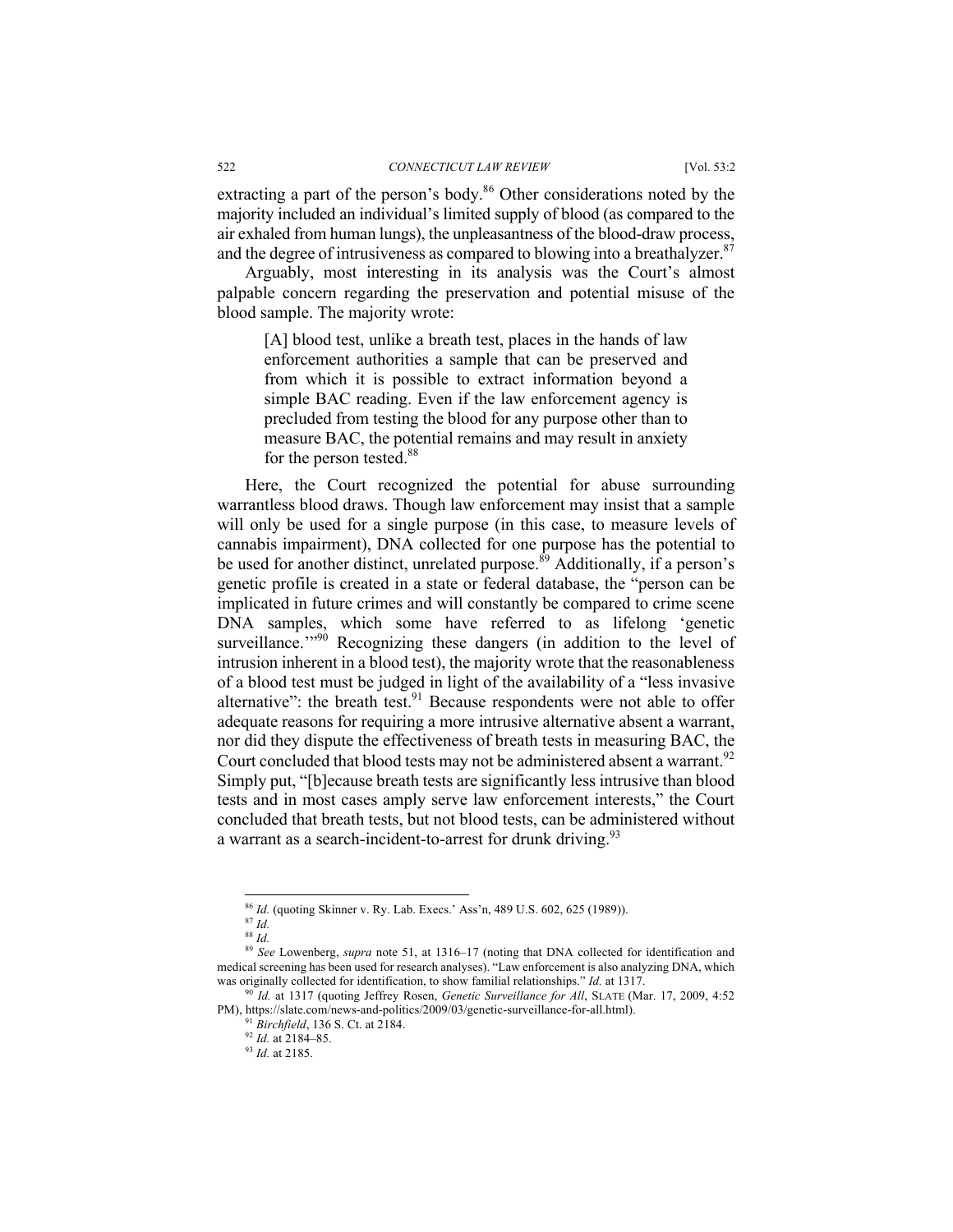#### 2021] *ROADSIDE SALIVA SWAB TESTING* 523

# III. A SOLUTION OR YET ANOTHER PROBLEM? THE ARGUMENT AGAINST WARRANTLESS ROADSIDE SALIVA SWAB TESTING

Though warrantless saliva testing has not yet faced a constitutional challenge, its implementation has sparked concerns among commentators who recognize its potential for constitutional violations.<sup>94</sup> In fact, a representative of the National Motorists Association (NMA), in response to Michigan's implementation of the roadside testing program, went so far as to describe the saliva swab tests as "one of the most invasive methods of drug testing in the country," as "the test violates the [Fourth] Amendment."<sup>95</sup> Despite identifiable constitutional uncertainties, states continue to implement saliva swab testing programs at the expense of drivers' civil liberties and, in particular, Fourth Amendment privacy guarantees. According to the Commissioner of the Vermont Department of Public Safety, Thomas Anderson, the question of whether the saliva testing should require a warrant should be left to the courts, who "are uniquely qualified to make that determination."96 It is my contention that the *Birchfield* Court, based on its predominant concern for informational privacy, would resoundingly answer that a warrant is required prior to conducting a saliva swab test.

# A. *The Fourth Amendment Concerns: Saliva is More Like "Blood" Than "Breath"*

Proceeding with the *Birchfield* decision as a framework for analysis, this Part advances the argument that saliva testing is more akin to blood testing than it is to breath testing.<sup>97</sup> Inherent in saliva testing are the same two

<sup>94</sup> *See* White, *supra* note 6 (noting that roadside saliva testing poses "serious due process and equal protection concerns," as "[r]oadside stops are considered seizures under the Fourth Amendment, and many factors contribute to whether or not a given seizure is legitimate"); Chloé White, *Roadside Saliva Testing Violates Civil Liberties and Offends Common Sense. Why is the Vermont Legislature Talking About it Again?*, ACLU VT. (Feb. 1, 2018, 9:30 AM), https://www.acluvt.org/en/news/roadside-salivatesting-violates-civil-liberties-and-offends-common-sense-why-vermont (arguing that Vermont's proposed bill to implement saliva testing raises Due Process concerns and positing that "[s]aliva testing without a warrant is an infringement on personal privacy").

<sup>95</sup> Steph Willems, *Michigan's Roadside Drug-Testing Program Violates Constitutional Rights, Say Advocates*, TTAC (Aug. 2, 2016), https://www.thetruthaboutcars.com/2016/08/michigans-roadsidedrug-testing-program-violates-constitutional-rights-say-advocates/ (noting the potential evidentiary problems raised by saliva testing, quoting the NMA as saying that "a good saliva or oral fluid device to test for the presence of key drugs are not yet of evidential quality apparently"). "Because of the . . . apparent constitutional overreach, the NMA calls on Michigan to classify the saliva test on the same level as a blood test," meaning to require that law enforcement obtain a warrant before performing the buccal swab test. *Id.*

<sup>96</sup> Alan J. Keays, *Warrant Requirement for Saliva Testing Gets Cool Reception from Scott Administration*, VTDIGGER (Apr. 25, 2019), https://vtdigger.org/2019/04/25/warrant-requirementsaliva-testing-gets-cool-reception-scott-administration/ ("'The only question is whether [saliva swab testing] should be done with a warrant or without a warrant . . . that is a legitimate question,' Anderson testified Thursday before the House Judiciary Committee. 'To me, the courts are the ones that are uniquely qualified to make that determination . . . .'"). 97 *But see* John Flannigan, Stephen K. Talpins & Christine Moore, *Oral Fluid Testing for Impaired* 

*Driving Enforcement*, POLICE CHIEF, Jan. 2017, at 58, 61 ("[I]t is probable that the court will treat oral fluid drug testing the same way it has treated oral fluid DNA testing and breath testing. In other words,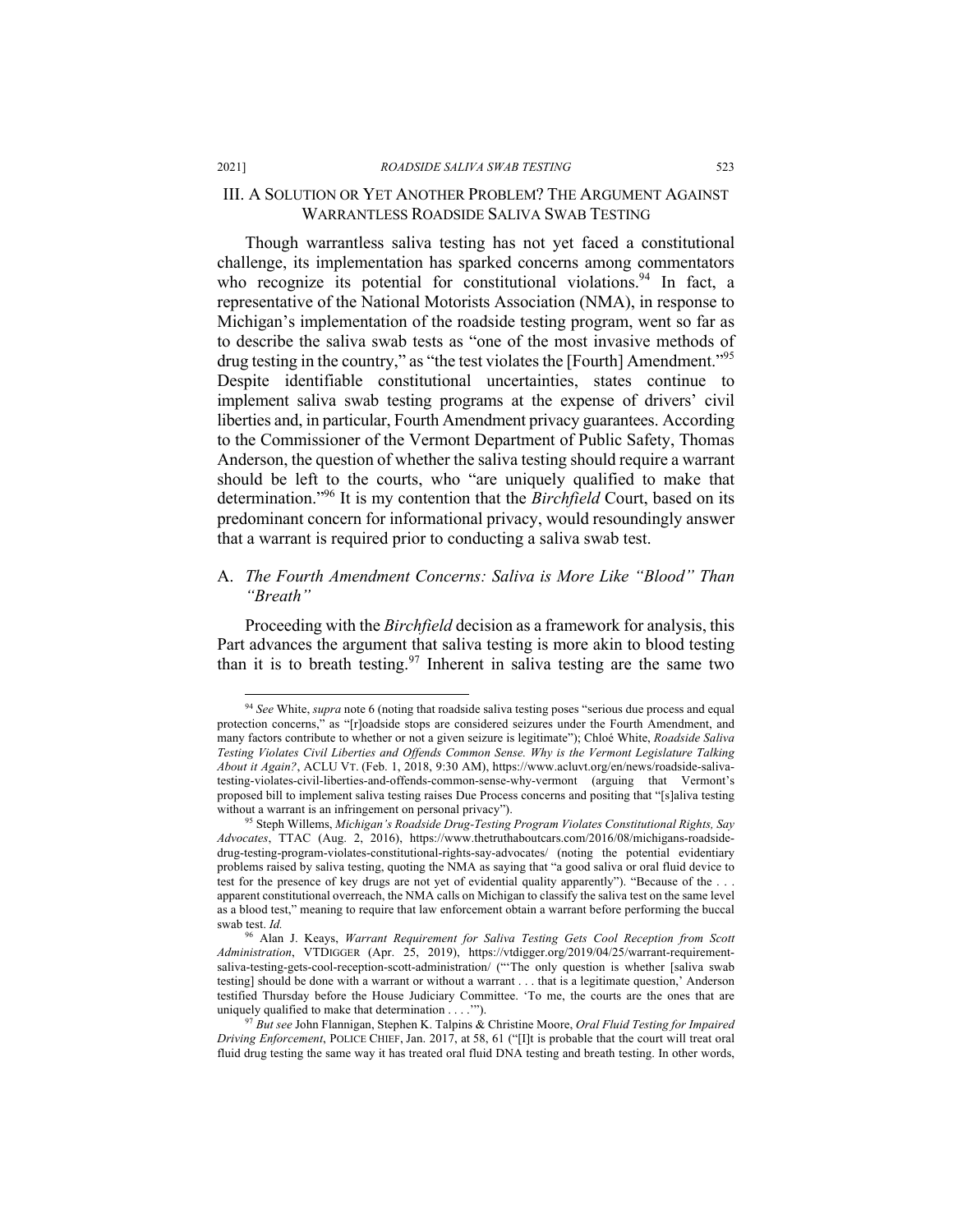concerns that worried the *Birchfield* Court in its Fourth Amendment analysis of warrantless blood testing: (1) saliva testing is intrusive, and (2) saliva tests provide law enforcement with a sample that can be preserved. These shared concerns (present in both blood and saliva testing) lead to the conclusion that warrantless saliva testing, particularly prior to arrest, would be ruled unconstitutional should it face constitutional scrutiny.

# 1. *More Intrusive Than a Breath Test?*

Though admittedly less intrusive than a blood test, which inevitably requires the piercing of skin, a buccal swab test is nevertheless invasive, especially when compared to a breath test.<sup>98</sup> First, a saliva test requires an officer to insert a swab into a person's mouth, thereby compromising an individual's bodily integrity.<sup>99</sup> A breathalyzer, by contrast, does not require entrance into the body. Additionally, saliva tests require "physical removal of oral fluids and DNA,"100 just as a blood test requires extraction of blood. A breath test, however, does not entail the physical taking of a part of one's body. In fact, the Court has refused to recognize an individual's possessory interest in air exhaled from the lungs.<sup>101</sup> But comparatively, a possessory interest in bodily fluids has been recognized.<sup>102</sup> If, as this Note presumes, the *Birchfield* Court was worried about both bodily integrity and the extraction of fluids in which an individual has a possessory interest, saliva is more analogous to blood than to breath.

# 2. *Saliva Testing Creates a Sample that can be Preserved: Informational Dynamics and DNA Privacy*

Leaning on Pillar One of the *Birchfield* decision, entrenched in the *Birchfield* majority's analysis of the constitutionality of warrantless blood and breath testing is its underlying concern surrounding informational dynamics and DNA privacy. In comparing blood and breath tests, the Court gave considerable weight to the fact that breath tests do not create a sample ridden

it appears that law enforcement officers may obtain oral fluid samples for drug testing without needing to obtain a warrant, and states may pass laws criminalizing oral fluid test refusals.").

<sup>98</sup> *DUID—Driving Under the Influence of Drugs Just Took a Turn: NMA E-Newsletter #394*, NAT'L MOTORISTS ASS'N (July 31, 2016), https://www.motorists.org/alerts/duid-driving-under-the-influenceof-drugs-just-took-a-turn-nma-e-newsletter-394/ (describing one state's saliva swab testing plan as "one of the most invasive methods of drug testing in the country").

<sup>99</sup> *Contra* Maryland v. King, 569 U.S. 435, 446 (2013) (quoting Winston v. Lee, 470 U.S. 753, 760 (1985)) ("A buccal swab is a far more gentle process than a venipuncture to draw blood. It involves but a light touch on the inside of the cheek; and although it can be deemed a search within the body of the arrestee, it requires no 'surgical intrusions beneath the skin.'").

<sup>100</sup> White, *supra* note 6.

<sup>&</sup>lt;sup>101</sup> Birchfield v. North Dakota, 136 S. Ct. 2160, 2177 (2016).

<sup>102</sup> Skinner v. Ry. Lab. Execs.' Ass'n, 489 U.S. 602, 617 n.4 (1989) ("Taking a blood or urine sample might also be characterized as a Fourth Amendment seizure, since it may be viewed as a meaningful interference with the employee's possessory interest in his bodily fluids." (citing United States v. Jacobsen, 466 U.S. 109, 113 (1984))).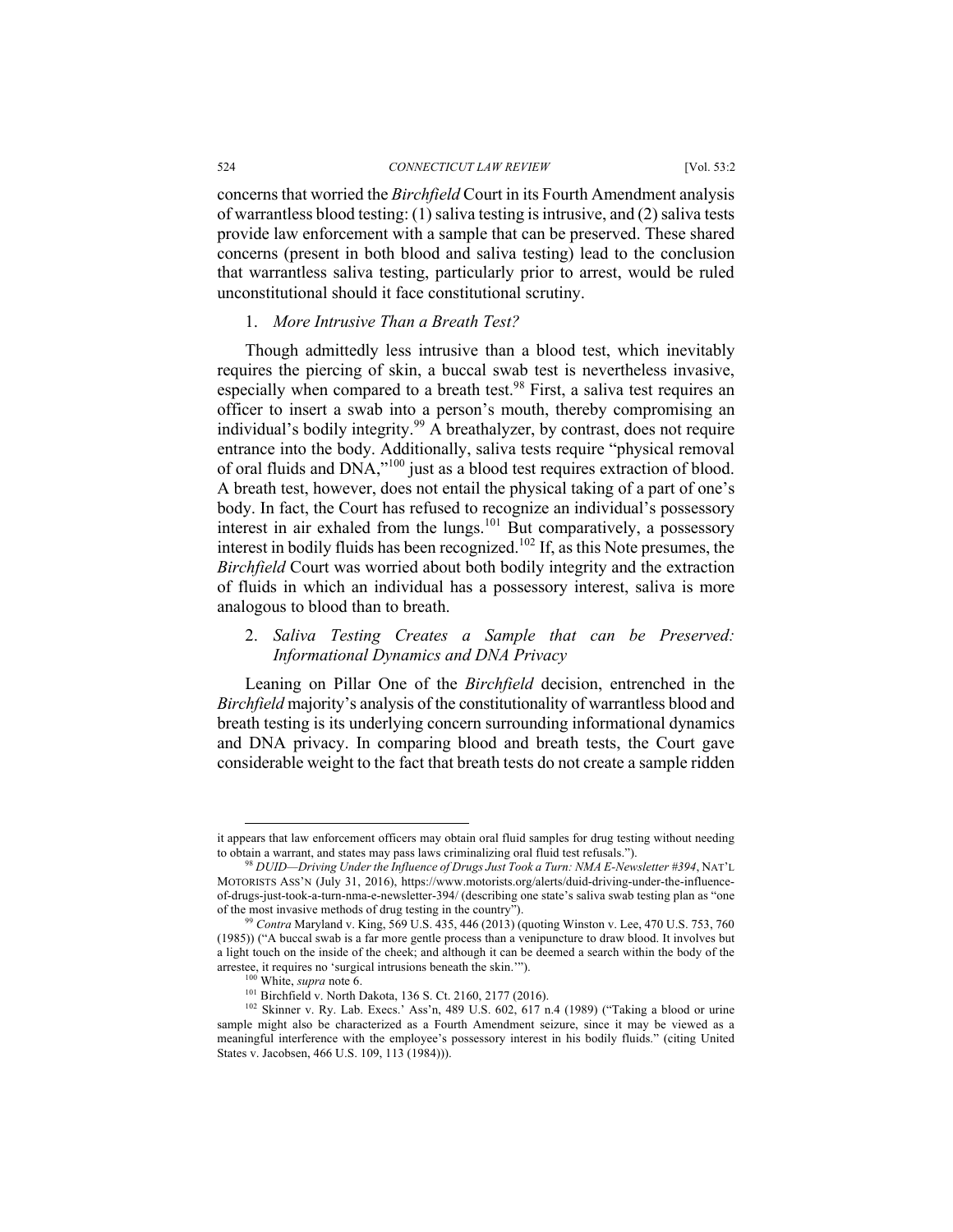#### 2021] *ROADSIDE SALIVA SWAB TESTING* 525

with information,<sup>103</sup> but strongly emphasized the wealth of information contained within a blood sample.<sup>104</sup> The Court noted the potential for abuse of that private, identifying information contained in a blood sample<sup>105</sup> and the lack of a comparable potential for abuse present in a simple breath test.

Like a blood test, DNA can be extracted from saliva $106$  and later preserved via the buccal test swab. From that sample, additional information can be determined, "including the person's entire genome."107 According to some scholars, this considerable invasion of privacy should require additional safeguards beyond probable cause<sup>108</sup>—namely, the requirement of a warrant because of (1) the sacredness of an individual's identifying information contained within their DNA and (2) the potential for later abuse by law enforcement.

# *i. DNA: A Wealth of Information*

First, to emphasize the importance of DNA privacy, it is necessary to understand the volume of information contained within an individual's unique DNA profile and the ways in which law enforcement can use—and potentially exploit—that information. DNA contains hereditary material and genes—the things that make a person individually unique.<sup>109</sup> These identifying features of DNA are particularly useful in the legal system, as DNA typing technology can be used to apprehend offenders.<sup>110</sup> For instance, law enforcement officers can compare the DNA of a known person to DNA left at a crime scene by an unknown, unidentified offender. In the past decade alone, DNA evidence has advanced to identify criminals with incredible accuracy, $^{111}$  even with infinitesimal amounts of biological material.<sup>112</sup>

Expectedly, the advancements in and opportunities presented by DNA

<sup>&</sup>lt;sup>103</sup> *Birchfield*, 136 S. Ct. at 2177 ("[B]reath tests are capable of revealing only one bit of information, the amount of alcohol in the subject's breath.").

<sup>104</sup> *Id.* at 2178. <sup>105</sup> *Id.*

<sup>106</sup> Andrei Nedelcu, Note, *Blood and Privacy: Towards a "Testing-As-Search" Paradigm Under the Fourth Amendment*, 39 SEATTLE U. L. REV. 195, 214 (2015) (noting that DNA can be derived from

a host of sources, including blood and saliva) (footnote omitted). 107 Kiel Brennan-Marquez & Stephen E. Henderson, *Fourth Amendment Anxiety*, 55 AM. CRIM. L. REV. 1, 12 (2018). *See also* Lowenberg, *supra* note 51, at 1293–98 (explaining how variations in DNA, an information-rich material contained in every cell in our bodies, stores information about a subject's identity, genealogy, and phenotype).

<sup>108</sup> Brennan-Marquez & Henderson, *supra* note 107, at 12 ("This potentially massive privacy invasion might be guarded against by laws . . . that restrict the extraction of such information.").

<sup>109</sup> Jill Seladi-Schulman, *DNA Explained and Explored*, HEALTHLINE (Aug. 14, 2019),

<sup>110</sup> COMM. ON DNA TECH. IN FORENSIC SCI., NAT'L RSCH. COUNS., DNA TECHNOLOGY IN FORENSIC SCIENCE 142–43 (1992).

<sup>111</sup> *Using DNA to Solve Crimes*, U.S. DEP'T JUST. ARCHIVES, https://www.justice.gov/archives/ag /advancing-justice-through-dna-technology-using-dna-solve-crimes (last updated Mar. 7, 2017). 112 Stephen Mercer & Jessica Gabel, *Shadow Dwellers: The Underregulated World of State and* 

*Local DNA Databases*, 69 N.Y.U. ANN. SURV. AM. L. 639, 643 (2014) ("The biological properties of DNA make it an ideal piece of evidence for police to focus on when investigating crime. Only a miniscule amount of biological material is needed to produce the DNA profile that law enforcement uses to compare crime scene DNA to DNA collected from a known person.").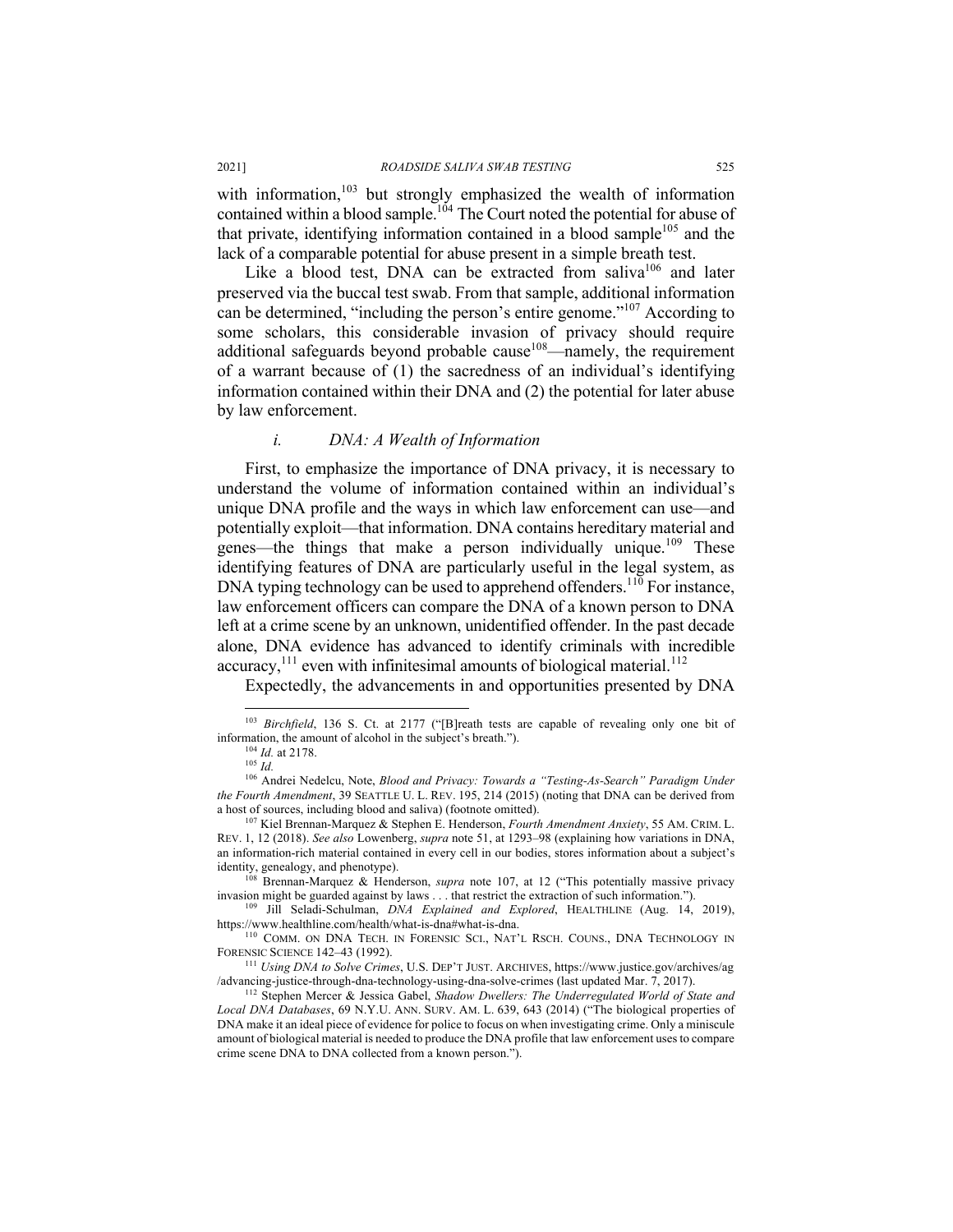technology prompted law enforcement to expand the collection and preservation of DNA samples from individuals and crime scenes.<sup>113</sup> The expansion commenced with the creation of the Combined DNA Index System (CODIS), a national and state database of convicted offenders and arrestees.<sup>114</sup> But as the aphorism often attributed to Voltaire famously stated, "with great power comes great responsibility." Arguably, federal and state governments, equipped with the "great power" of DNA, have not held up their end of the bargain. Despite Congress's initial objective of collecting DNA of individuals convicted of a limited set of felonies, DNA samples can now be collected from a wider range of offenders than ever before.<sup>115</sup>

While the expansion of CODIS has been integral in apprehending guilty offenders,<sup>116</sup> the rapid growth of DNA collection is worrisome, particularly in the context of saliva swab testing. If law enforcement has a blatant interest in the collection of DNA (and in the expansion of DNA databases), will the court find itself increasingly willing to allow for warrantless saliva testing? Or, alternatively, are the *courts* the entity uniquely situated to take on the "great responsibility," illustrated by the court's exclusive power to issue warrants?<sup>117</sup>

# *ii. Potential for Abuse: A Far-Fetched Reality or Recognized Truth?*

Second, on the topic of potential abuses, the same preservability concerns contemplated by the *Birchfield* Court exist with roadside saliva tests. Law enforcement officers could easily collect the saliva sample from a buccal swab and use it for other, potentially illegitimate, purposes, a reality (at least implicitly) contemplated by the *Birchfield* majority.<sup>118</sup> In this realm of possibilities, a saliva sample could be used by law enforcement "to reliably compare the genetic profile of a known person with a genetic profile left at a crime scene by an unknown individual" $119$  or for collection and

<sup>113</sup> *Id.* at 647.

<sup>&</sup>lt;sup>114</sup> *Id.* For more information on CODIS, which is beyond the purview of this Note, see DNA Analysis Backlog Elimination Act of 2000, 42 U.S.C. § 14135 (2000) (codifying congressional authorization to create a CODIS database for DNA samples).

<sup>115</sup> Mercer & Gabel, *supra* note 112, at 652 ("In 2000, Congress . . . required DNA collection and analysis from individuals convicted of a limited set of federal offenses. Congress extended that requirement in 2004 to all individuals convicted of federal felonies. In 2004, Congress expressly permitted the FBI to accept into the national DNA databank DNA profiles of arrested individuals. In 2005 and 2006, Congress extended federal DNA testing to all arrestees. Similarly, today all fifty states require DNA collection from all individuals convicted of felonies, and twenty-eight states require DNA collection and analysis from at least some arrestees.").

<sup>116</sup> Valerie Ross, *Forget Fingerprints: Law Enforcement DNA Databases Poised to Expand*, NOVA (Jan. 2, 2014), https://www.pbs.org/wgbh/nova/article/dna-databases/.

<sup>&</sup>lt;sup>117</sup> See discussion *infra* Section III.C (discussing how warrants "help" the reliability problem).

<sup>118</sup> *See* Brennan-Marquez & Henderson, *supra* note 107, at 11 ("[T]he Court is effectively saying that legal 'preclusion' of subsequent use of the blood sample does not suffice to extinguish the anxiety that accompanies collection. In other words, the 'potential' imagined by the Court is the potential of *unauthorized* testing . . . . Why is this so radical? Because judges are not normally in the business of protecting citizens against potential intrusions of privacy *that are already prohibited by law.*").

<sup>119</sup> Nedelcu, *supra* note 106, at 214 (footnote omitted).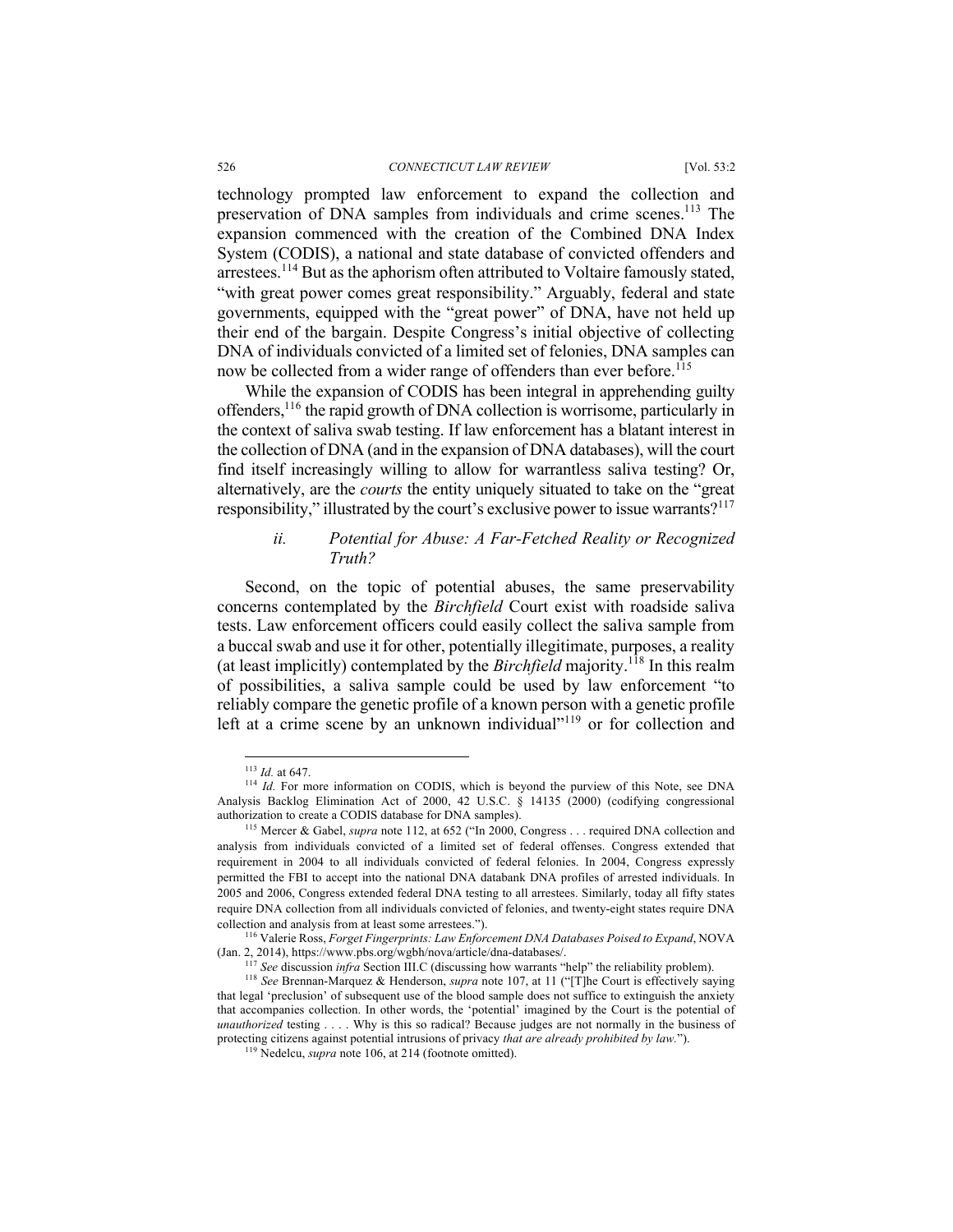storage in a DNA database, like CODIS.<sup>120</sup> Without a warrant requirement to safeguard such integrally private information against possible police indiscretions, there is simply no limit to the number of samples law enforcement could obtain, particularly those extracted under the auspices of a "routine DUID stop."<sup>121</sup>

Essentially, if the *Birchfield* majority's true worry about warrantless blood testing was improper and unfettered access to DNA, as well as the potential for misuse of a DNA sample, saliva swab testing presents identical concerns. For these reasons, in order to comply with constitutional requirements, as stated by *Birchfield*, law enforcement should be required to procure a warrant before performing a saliva test.

#### B. *Addressing Counterarguments*

#### 1. *What About* Maryland v. King*?*

One potential source of confusion (and surface-level "ripple") in this *Birchfield* framework is the Supreme Court's *Maryland v. King* decision. In *King*, the Court held that taking a cheek swab to verify a person's identity through DNA testing is a legitimate booking procedure and, therefore, permissible under the Fourth Amendment, even absent a warrant.<sup>122</sup> To reach its conclusion, the Court employed the traditional Fourth Amendment reasonableness analysis in order to ultimately determine whether the collection of DNA (via buccal swab) of those arrested for a serious crime violated the Fourth Amendment.<sup>123</sup> The Court found that although swabbing an arrestee's cheek constituted a search within the meaning of the Fourth Amendment, both the minimal intrusion and an arrestee's diminished expectation of privacy—coupled with the strong government interest in identifying arrestees—weighed strongly in favor of collecting DNA samples.<sup>124</sup>

On the surface, *King* may be of use to proponents of warrantless saliva testing, as it suggests that once an individual is arrested, law enforcement has the power to engage in—what it termed—a "minimal" bodily intrusion that is authorized for purposes of identification during an arrest. Additionally, potentially hopeful for buccal swab proponents, in *King*, the government succeeded in convincing the Court that there were persuasive reasons to allow it to collect DNA samples absent a warrant.<sup>125</sup> Though a

<sup>&</sup>lt;sup>120</sup> *Id.* "Even where an individual is never prosecuted or convicted of a crime, a significant number of states now have statutory schemes authorizing the warrantless DNA sampling of certain arrestees."

*Id.* at 215. 121 *See* discussion *infra* Section III.D.2 (discussing the Equal Protection concerns raised by warrantless saliva swab testing). 122 Maryland v. King, 569 U.S. 435, 465–66 (2013). Note that it is the Court's holding in *King* that

underlies Flannigan, Talpins, and Moore's argument that the Court will treat saliva testing like breath testing. Flannigan, Talpins & Moore, *supra* note 97, at 61. 123 *King*, 569 U.S. at 461.

 $124$  *Id.* at 462–64.

<sup>125</sup> *Id.* at 465–66.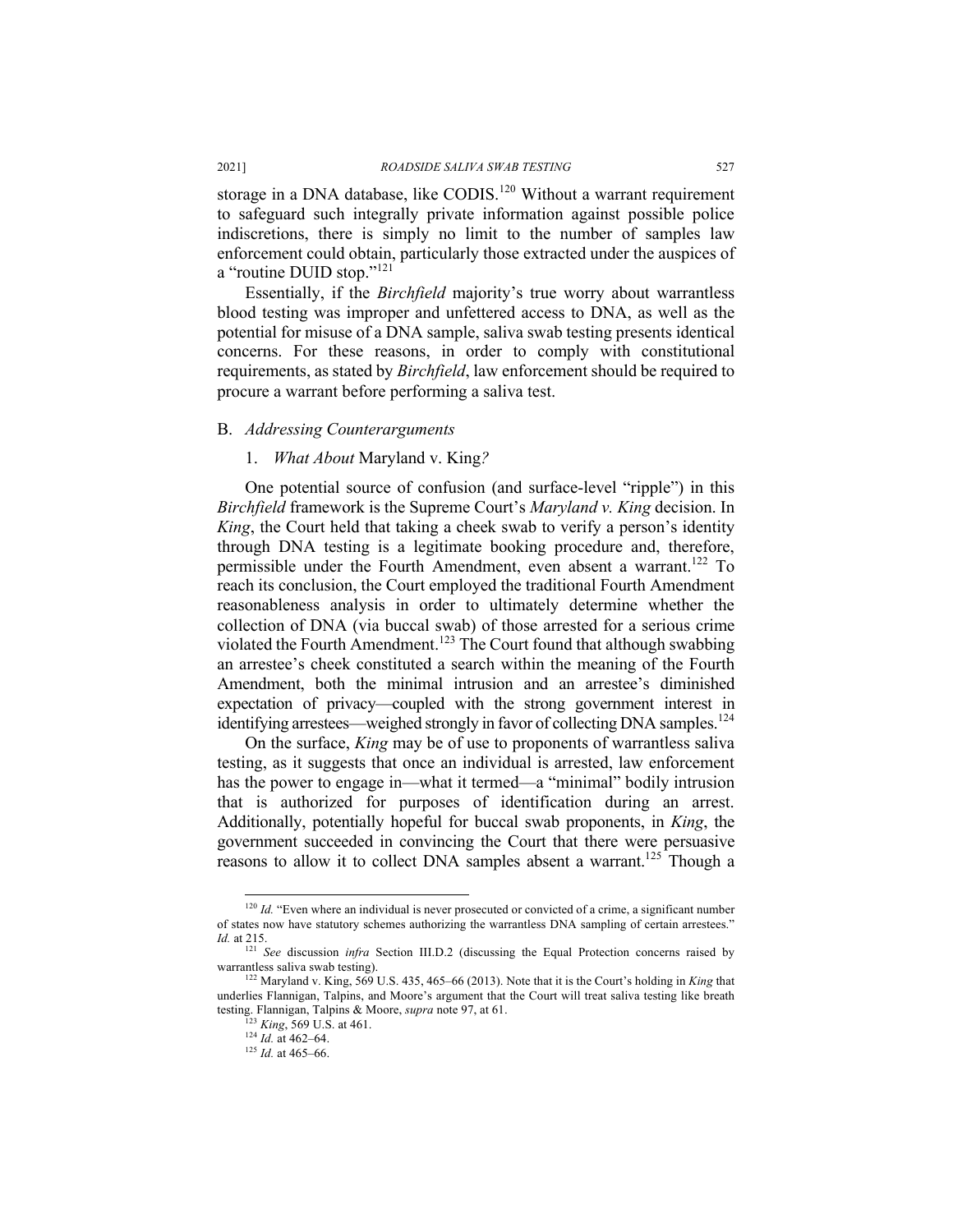*Maryland v. King*-style argument might have been compelling immediately post-*King*, there are important distinctions, particularly post-*Birchfield*, that would preempt a proponent of saliva testing from advancing such an argument.

At a foundational level, because warrantless saliva swab testing is generally conducted prior to a valid arrest, the search-incident-to-arrest exception to the warrant requirement is inapplicable.<sup>126</sup> The *King* holding applies to *arrestees*, whereas warrantless roadside saliva testing is generally conducted as part of a field sobriety test, before an individual has been apprehended and before there is sufficient evidence to arrest.<sup>127</sup> Because the saliva swab precedes an arrest, *King* is largely unusable to proponents of warrantless saliva testing; because the buccal swabs are taken before a valid arrest, the search-incident-to-arrest exception to the warrant requirement is inapplicable, and the government must offer some other well-delineated exception to the warrant requirement to justify its search and seizure.

However, even if states were to conduct the saliva swab testing post-arrest, it is the *Birchfield* Court's concern about DNA privacy and protection of informational dynamics—a concern ironically shared by Justice Scalia in his *Maryland v. King* dissent<sup>128</sup>—that precludes the government from using any *Maryland v. King*-style argument to attempt to circumvent the warrant requirement. Because of the *Birchfield* Court's worries about unchecked police access to DNA information,<sup>129</sup> any potential expansion of *Maryland v. King* to extend the circumvention of the Fourth Amendment warrant requirement (to individuals undergoing a field sobriety test, or those stopped at a routine traffic stop, or any other similar permutation) would be irreconcilable with *Birchfield*. After *Birchfield*, where the distinction between blood and breath tests largely boiled down to the preservability of the sample and potential for misuse of that sample, the Court would likely be unwilling to allow yet another exception to the warrant requirement where, again, law enforcement could collect a sample that can be preserved and has the potential to be exploited by the government.

<sup>126</sup> Knowles v. Iowa, 525 U.S. 113, 118–19 (1998) (adopting a "bright-line rule" that the searchincident-to-arrest exception to the warrant requirement applies only when there is an actual arrest).

<sup>127</sup> It is for this reason that I contend Flannigan, Talpins, and Moore misinterpreted the *Maryland v. King* decision by conflating "taking a cheek swab to verify a person's identity through DNA testing" with an oral saliva test conducted as part of a field sobriety test. Flannigan, Talpins & Moore, *supra* note

<sup>&</sup>lt;sup>128</sup> Justice Scalia's dissent interestingly foreshadows some of the Court's concerns in *Birchfield*. Justice Scalia takes issue with the majority's elaboration of the ways in which the DNA sample served the special purpose of "identifying" King, but for Justice Scalia, that "identifying" was really "searching for evidence that [King] ha[d] committed crimes unrelated to the crime of his arrest." *King*, 569 U.S. at 469–70 (Scalia, J., dissenting) ("Searching every lawfully stopped car, for example, might turn up information about unsolved crimes the driver had committed, but no one would say that such a search was aimed at 'identifying' him, and no court would hold such a search lawful."). Justice Scalia argued that the government's primary purpose was not "identification" at all, as the actual DNA testing at issue in  $King$  did not begin until after arraignment and bail decisions were already made.  $Id$  at 475–76.

<sup>&</sup>lt;sup>29</sup> See discussion *supra* Section III.A.2 (detailing the *Birchfield* Court's concerns surrounding warrantless blood testing).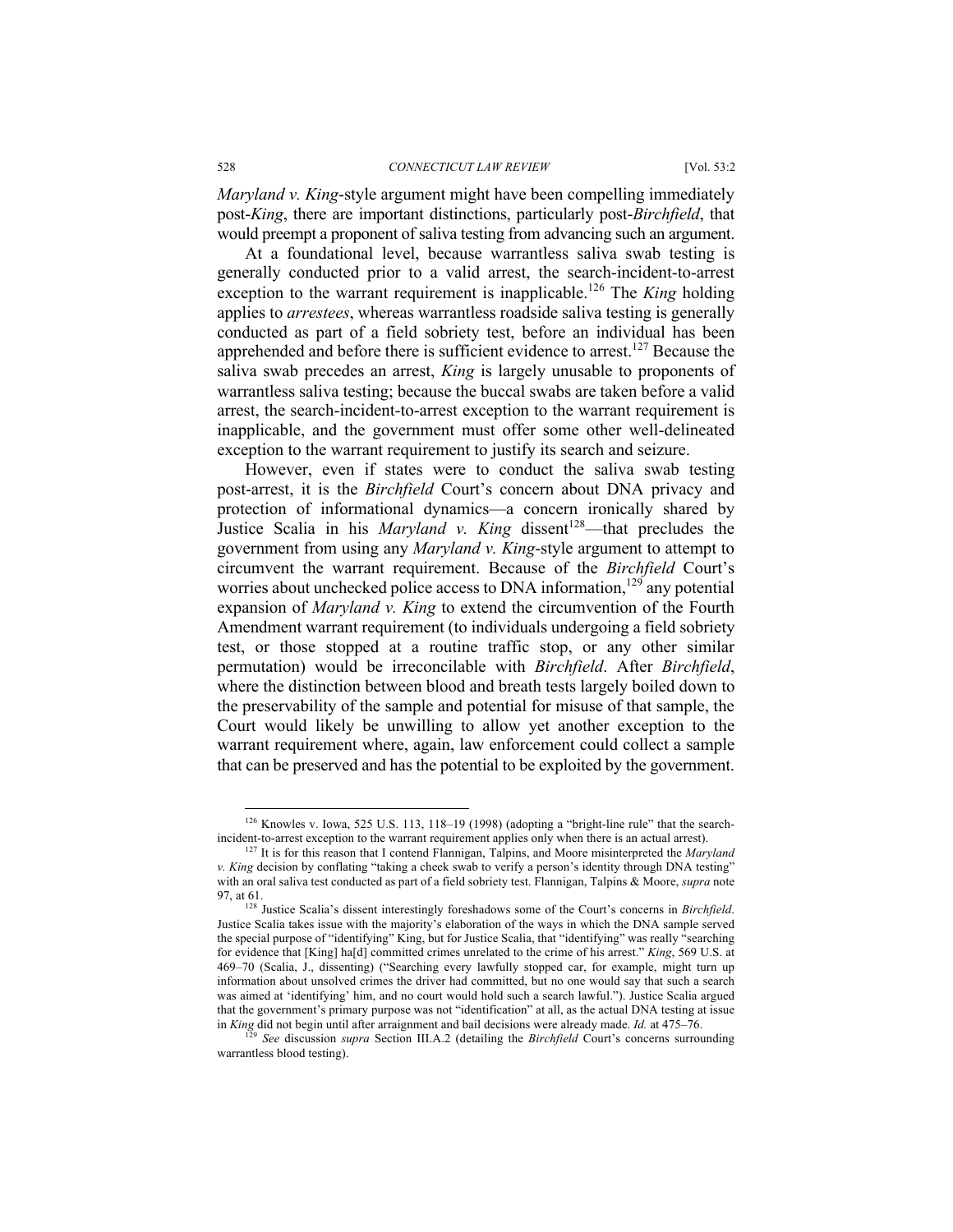# 2. *What About Exigency?: Arguing for a Categorical Rule*

A common concern among law enforcement, understandably, is the reliability and probativeness of evidence. Clearly, in the majority of DUI and DUID cases, time is of the essence, as both alcohol and active THC levels dissipate over time.<sup>130</sup> However, as discussed in a previous section, the chemical properties of cannabis render the exigency argument much less persuasive and even, perhaps, unworkable.<sup>131</sup>

Nevertheless, assuming an exigency argument can actually be made, this style of argument is preempted post-*Birchfield* (and even post-*McNeely*).132 The exigency argument posed by the evanescence of alcohol and drugs cannot stand to justify a per se rule. Still, the exigent circumstances "carve out," where the Court reasoned that a warrantless search is permissible "when an emergency leaves police insufficient time to seek a warrant,"<sup>133</sup> persists. However, in the realm of warrantless saliva testing, this exception would only apply to a narrow subset of unique cases, further solidifying the "exigent circumstances exception"134 as just that, an *exception*, not the universal rule.

# C. *Warrants and the Reliability Problem: Why are Warrants Important?*

Having laid out the Fourth Amendment analysis and *Birchfield*  framework, yet before proceeding onward to the "solution," we must shift the discussion and unpack the "why" behind the warrant requirement. Namely, why are warrants so important, and why do they help the "reliability" problem? What is it about the procurement of a warrant that

<sup>130</sup> *See Alcohol (BAC, Gender, etc)*, AAA, https://duijusticelink.aaa.com/for-the-public/geteducated/alcohol/ (last visited Mar. 1, 2020) ("On average, BAC is eliminated from the body at a rate of .015–.017% per hour."); Priyamvada Sharma, Pratima Murthy & M.M. Srinivas Bharath, *Chemistry, Metabolism, and Toxicology of Cannabis: Clinical Implications*, 7 IRANIAN J. PSYCHIATRY 149, 151–52 (2012) (noting that the concentration of delta-tetrahydrocannabinol, the most psychoactive component of cannabis, "decreases to 1-4 ng/mL within 3-4 hour[s]").<br>
<sup>131</sup> For more detail on the chemical properties of cannabis, including information about its fat

solubility, see discussion *supra* Section I.A.<br><sup>132</sup> In *McNeely*, the Court held that the natural dissipation of alcohol from the bloodstream does not always constitute an exigency justifying the warrantless taking of a blood sample. Missouri v. McNeely, 569 U.S. 141, 165 (2013). Though the Court in *Schmerber v. California*, 384 U.S. 757 (1966), had previously deemed constitutional the warrantless taking of a blood sample from a defendant suspected of driving under the influence, the *McNeely* Court carefully cautioned that this does not mean that the warrantless taking of a blood draw is always constitutionally permissible, thereby rejecting a categorical rule. *McNeely*, 569 U.S. at 152. Accordingly, in circumstances where law enforcement can reasonably obtain a warrant before a blood sample, "the Fourth Amendment [requires] that they do so." *Id.* The *McNeely* Court also recognized the array of changes since *Schmerber* was decided. *Id.* at 154–55 (noting that federal magistrate judges can consider information communicated by phone to issue a warrant; states have innovated to allow law enforcement or prosecutors to "apply for search warrants remotely through . . . telephonic or radio communication, electronic communication such as e-mail, and video conferencing"; and jurisdictions have found other ways to streamline the warrant process, such as by using form warrant applications for drunk driving cases). 136 S. Ct. 2160, 2173 (2016) (citing Michigan v. Tyler, 436 U.S. <sup>133</sup> Birchfield v. North Dakota, 136 S. Ct. 2160, 2173 (2016) (citing Michigan v. Tyler, 436 U.S.

<sup>499, 509 (1978)). 134</sup> *Id.* at 2173.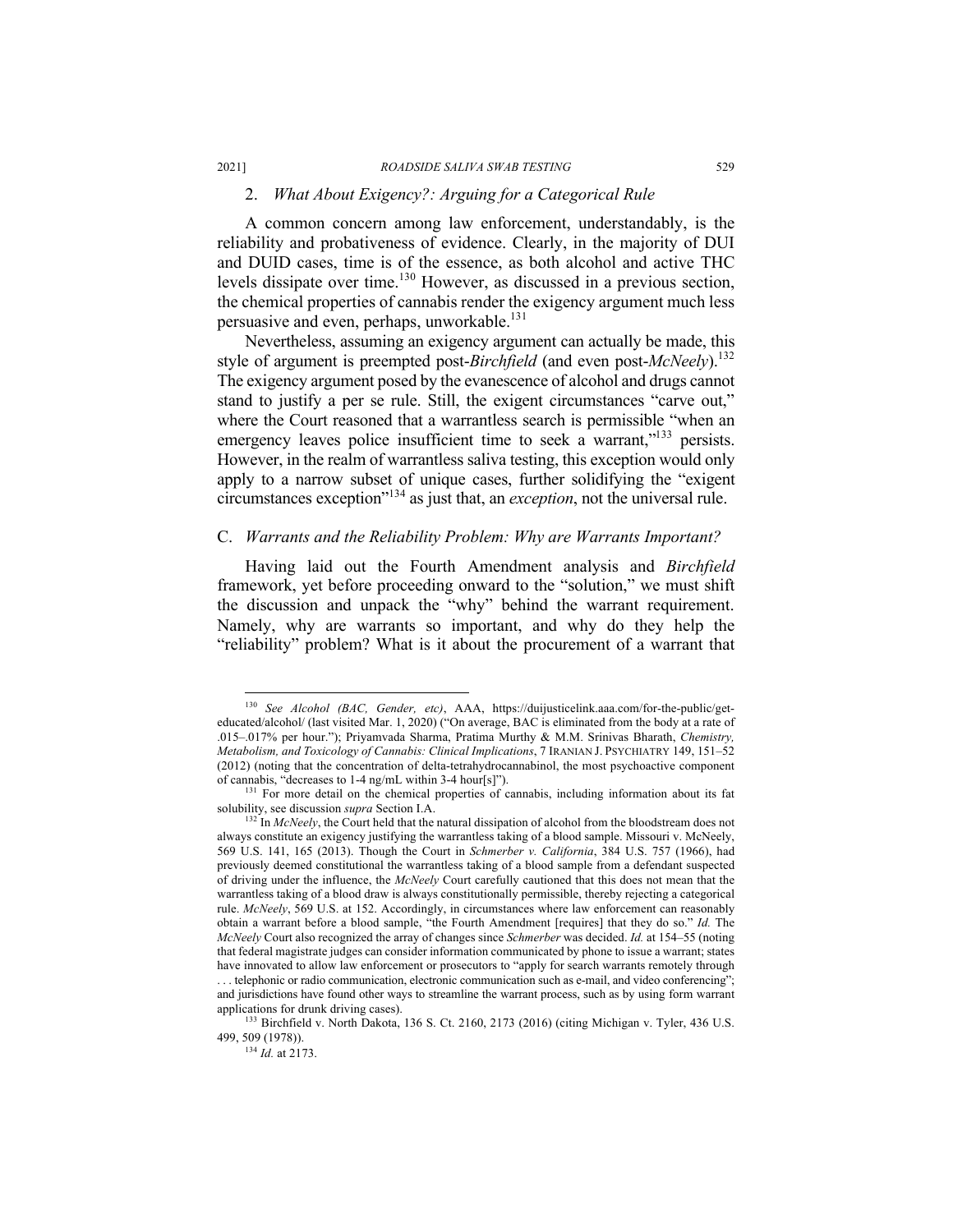eases our concerns about police misconduct? And even more fundamentally, why is it so important to advocate for a *warranted* roadside saliva test?

The answer to these questions primarily lies in the constitutional requisite that a warrant may only be issued by a "neutral and detached magistrate" capable of determining whether probable cause exists.<sup>135</sup> Naturally divorced from the situation, the judge can appropriately determine whether or not probable cause exists, sufficient to justify the issuing of the desired warrant. Aptly put by the Court in *Johnson v. United States*:

The point of the Fourth Amendment . . . is not that it denies law enforcement the support of the usual inferences which reasonable men draw from evidence. Its protection consists in requiring that those inferences be drawn by a neutral and detached magistrate instead of being judged by the officer engaged in the often competitive enterprise of ferreting out crime.<sup>136</sup>

The warrant requirement, in effect, acts as a "check" on law enforcement, a check necessary to ensure neutrality, objectivity, $137$  and accuracy (meaning that sufficient evidence exists to permit the sought-after search).

Particular to the case of saliva swab testing, warrants ease the worry that law enforcement might swab an alleged DUID suspect for improper, illicit reasons or obtain a driver's DNA sample with the purpose of later misusing it. Because an officer needs probable cause before submitting a warrant application, it is presumed that law enforcement will have a sufficient belief, based on actual evidence, that a motorist is under the influence. We hope that a law enforcement officer would not submit a frivolous request before a magistrate.138 But even if the officer did submit a warrant application without sufficient basis, it is the "check" of the warrant requirement that ensures that the neutral magistrate will not issue the warrant.

Additionally, the warrant requirement helps ensure that police use the desired saliva swab for its true purpose—identifying whether an individual is impaired—as there must be a "nexus . . . between the item to be seized and the criminal behavior."139 Officers cannot request a saliva sample at a routine DUID stop for the purposes of obtaining a DNA sample to run through CODIS, for example. The nexus requirement, too, is bolstered by the particularity requirement (namely, that the warrant must describe the

<sup>135</sup> Johnson v. United States, 333 U.S. 10, 13–14 (1948). 136 *Id.*

<sup>&</sup>lt;sup>137</sup> See Steagald v. United States, 451 U.S. 204, 212 (1981) (noting that the warrant requirement is necessary because law enforcement "may lack sufficient objectivity to weigh correctly the strength of the evidence supporting the contemplated action against the individual's interests in protecting his own  $liberty \ldots$ ").

<sup>138</sup> *See* Aguilar v. Texas, 378 U.S. 108, 114–15 (1964) (noting that an officer's own suspicions or beliefs, by themselves, are not sufficient to establish probable cause).

<sup>139</sup> *The Warrant Requirement*, 46 GEO. L.J. ANN. REV. CRIM. PROC. 3, 26 (2017) (quoting Warden v. Hayden, 387 U.S. 294, 307 (1967)).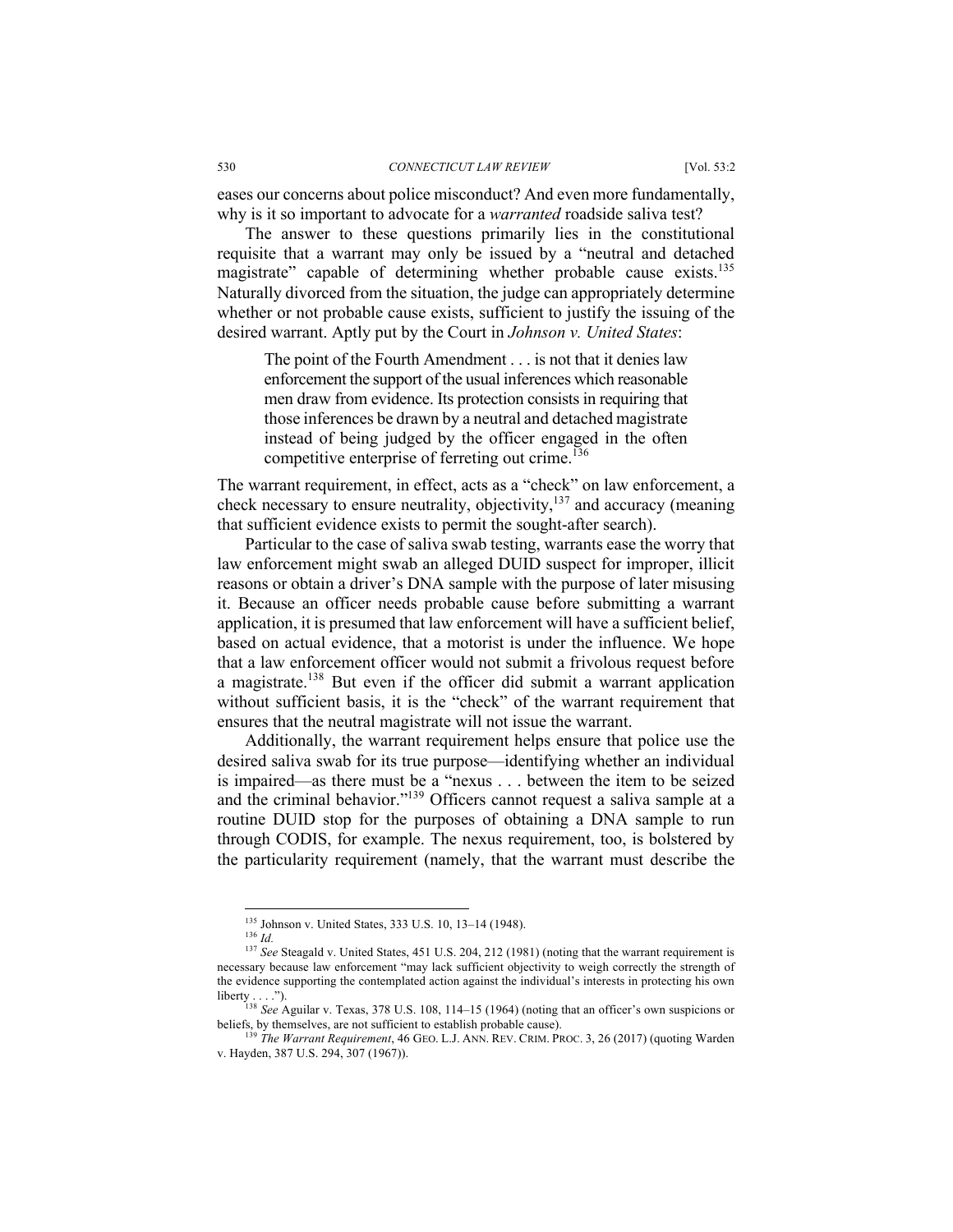place to be searched and the persons or things to be seized), $140$  effectively safeguarding drivers "against 'the wide-ranging exploratory searches the Framers . . . intended to prohibit."<sup>141</sup>

And finally, in the modern world, where the uses of DNA span the gamut and continue to grow, it is important to secure and enforce our rights to our genetic information. Allowing the government to effectively chip away at these rights—through warrantless saliva tests or the like—allows for governmental intrusion into a private sphere deserving of Fourth Amendment protection. Fighting for a warrant prior to roadside saliva testing is imperative, as the fight demonstrates to our leaders that there must be a "check" before police can essentially take and preserve a driver's genetic profile.

## D. *Associated Problems with Saliva Swab Testing: A Brief Survey*

Beyond Fourth Amendment privacy concerns, commentators have noted a wide range of potential issues when it comes to warrantless roadside saliva testing. The following section will consist of a brief survey of some of these trepidations, including issues with the reliability of the testing devices (and accompanying evidentiary concerns surrounding the roadside test's ability to pass *Daubert*),<sup>142</sup> as well as potential Equal Protection violations exacerbated by the circumvention of the warrant requirement.

### 1. *Unreliability Concerns Spawn Evidentiary Concerns*

Researchers have raised concerns over the reliability of roadside saliva testing.<sup>143</sup> A study conducted by the University of Sydney found that THC testing devices often failed to detect high amounts of THC but sometimes produced positive readings for exceptionally low levels of THC.144 The study, which examined two commonly used saliva testing devices in Australia, found that the tests yielded both false positives and negatives at significant rates.<sup>145</sup> The Draeger DrugTest 5000, one of the two saliva testing devices utilized in the United States, produced false positive readings (when

<sup>&</sup>lt;sup>140</sup> FED. R. CRIM. P. 41(e)(2) ("[T]he warrant must identify the person or property to be searched, identify any person or property to be seized, and designate the magistrate judge to whom it must be returned."). <sup>141</sup> *The Warrant Requirement, supra* note 139, at 33 (quoting Maryland v. Garrison, 480 U.S. 79, 84 (1987)).

 $\frac{142}{142}$  Daubert v. Merrell Dow Pharms., Inc., 509 U.S. 579 (1993).

<sup>&</sup>lt;sup>143</sup> In fact, the Vermont legislature recently rejected a bill which would allow police officers to conduct warrantless roadside saliva tests on DUID suspects, largely because the "saliva tests have been proven to be only partially effective." Xander Landen, *Vt. House Rejects Warrantless Saliva Tests, Defying Scott's Terms for Legal Pot Market*, VALLEY NEWS (Feb. 28, 2020, 10:33 PM), https://www.vnews.com/Vermont-House-rejects-warrantless-saliva-tests-defying-Scott-s-terms-forlegal-pot-market-33000369. Representative Nader Hashim, an opponent of the bill, commented, "Vermonters aren't guinea pigs to try out new tools that have not been accepted by the wider scientific

community." *Id.*

<sup>144</sup> Sarah Keoghan, *Mobile Cannabis Tests on Drivers Gave Inaccurate Results, Researchers Say*, SYDNEY MORNING HERALD (Sept. 12, 2019, 4:09 PM), https://www.smh.com.au/national/nsw/mobilecannabis-tests-on-drivers-gave-inaccurate-results-researchers-say-20190912-p52qm6.html (noting that senior author of the study, Iain McGregor, deemed the devices "wildly inaccurate"). <sup>145</sup> *Id.*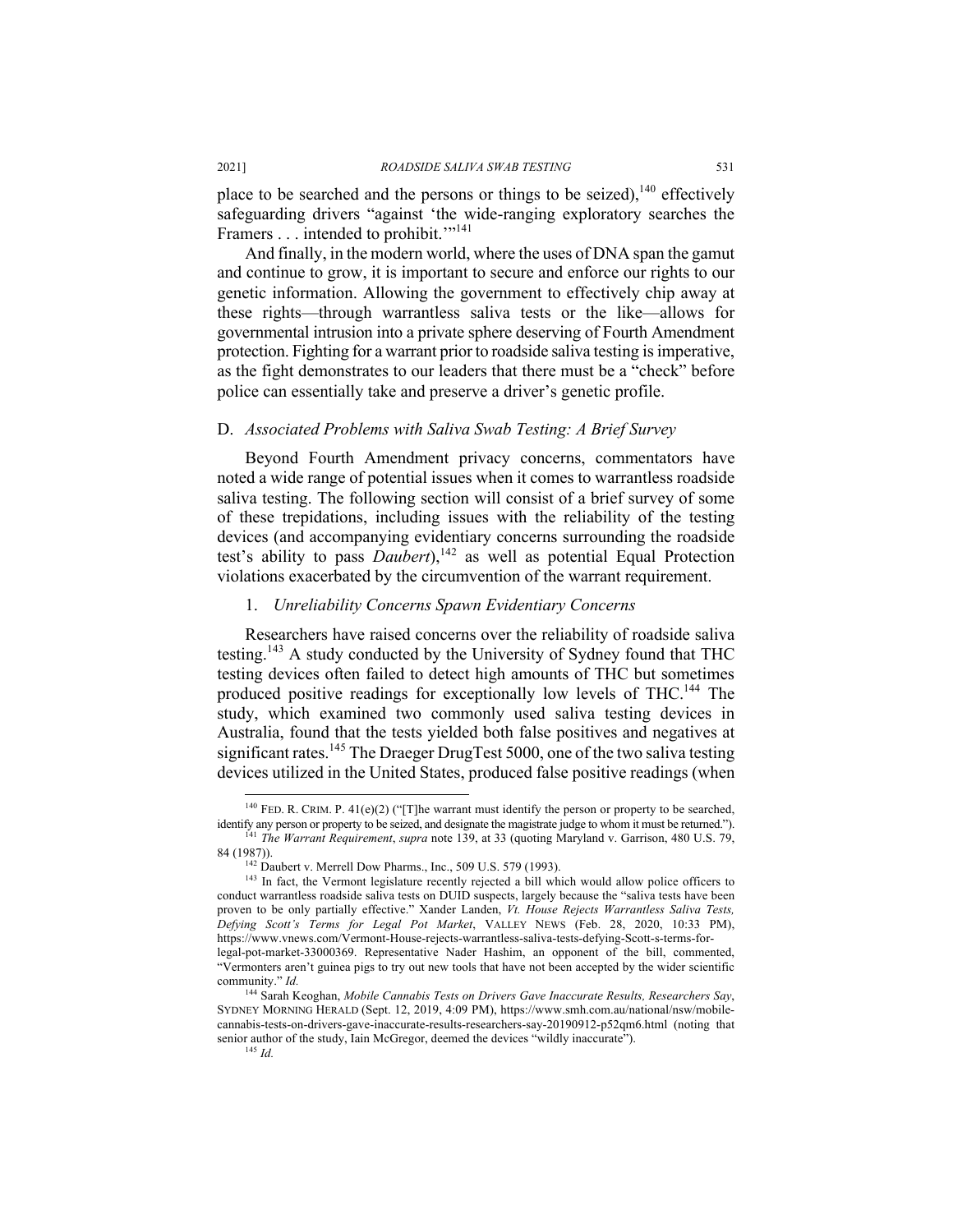THC concentrations were very low or negligible) 10% of the time and a false negative result 9% of the time.<sup>146</sup> A review of a Michigan county's saliva testing pilot program revealed similar concerns.<sup>147</sup> Despite accolades concluding the roadside instruments "performed well," the roadside tests sometimes showed the presence of drugs that were not present in the follow-up blood tests.<sup>148</sup> Specifically, this phenomenon occurred in eleven of the seventy-four tests for active THC.<sup>149</sup>

Further, according to the researchers from the University of Sydney study,<sup>150</sup> whether a cannabis user tests positive roadside might also depend on the make-up of the individual's saliva.151 This poses a serious problem for assessing the tests' reliability. Remarkably, researchers observed that a user might avoid a positive THC reading by the manner in which they use their drugs.<sup>152</sup> According to Professor Iain McGregor, the senior author of the study, "[i]f [someone] were to take THC capsules, then no THC goes into [the] saliva; it just goes straight into . . . [the] bloodstream. . . . [A user] could take 10 of these and be completely intoxicated with THC and it wouldn't come up in [a] saliva [swab test]."<sup>153</sup>

These inaccuracy concerns elucidate yet another problem with roadside saliva testing. If the test is inaccurate in testing for the presence of THC, and if there is no scientifically reliable, standard level of THC in the body that can be associated with driver impairment,<sup>154</sup> what purpose does the roadside saliva test actually serve?

Unreliability problems surrounding the testing devices are not only problematic on a surface level, but also on an evidentiary level, like whether the roadside testing devices meet the *Daubert* evidentiary standard. Among other factors, when determining whether a methodology is valid, a court may

<sup>&</sup>lt;sup>146</sup> *Id.* The other device tested was the Securetec DrugWipe, which gave a false positive reading 5% of the time and gave a false negative reading 16% of the time. *Id.*

<sup>147</sup> *See generally* Amy Biolchini, *Marijuana Most Prevalent Drug in Michigan Roadside Testing, Police Find*, MLIVE (Feb. 22, 2019), https://www.mlive.com/news/2019/02/marijuana-most-prevalentdrug-in-michigan-roadside-testing-police-find.html (describing the results of Washtenaw County's roadside saliva test pilot program). *See also* Sean Boynton, *Roadside Drug Testing Device Picks Up False Positives from Poppy Seeds and Tea, B.C. Lawyers Find*, GLOBAL NEWS (May 5, 2019, 7:00 PM), https://globalnews.ca/news/5242672/drager-roadside-tester-false-positives/ (reporting a Canadian study that found that the Drager was unable to differentiate between THC, the psychoactive component of cannabis, and CBD, the non-psychoactive component used for medical treatment and pain relief).<br><sup>148</sup> Biolchini, *supra* note 147.<br><sup>149</sup> Id. The same occurred in six of the sixteen tests for amphetamines, in two of the sev

cocaine, and in one of the three tests for methamphetamines. *Id.*

<sup>&</sup>lt;sup>150</sup> For more information on the study, see Thomas R. Arkell, Richard C. Kevin, Jordyn Stuart, Nicholas Lintzeris, Paul S. Haber, Johannes G. Ramaekers & Iain S. McGregor, *Detection of Δ<sup>9</sup> THC in Oral Fluid Following Vaporized Cannabis with Varied Cannabidiol (CBD) Content: An Evaluation of Two Point-of-Collection Testing Devices*, 11 DRUG TESTING & ANALYSIS 1486 (2019), https://onlinelibrary.wiley.com/doi/epdf/10.1002/dta.2687.

<sup>151</sup> Keoghan, *supra* note 144.

<sup>152</sup> *Id.*

<sup>153</sup> *Id.*

<sup>154</sup> *See* discussion *supra* Section I.A (discussing the uniqueness of THC and its metabolization in the body, coupled with gaps in research, which pose problems for states that endeavor to create some type of standard).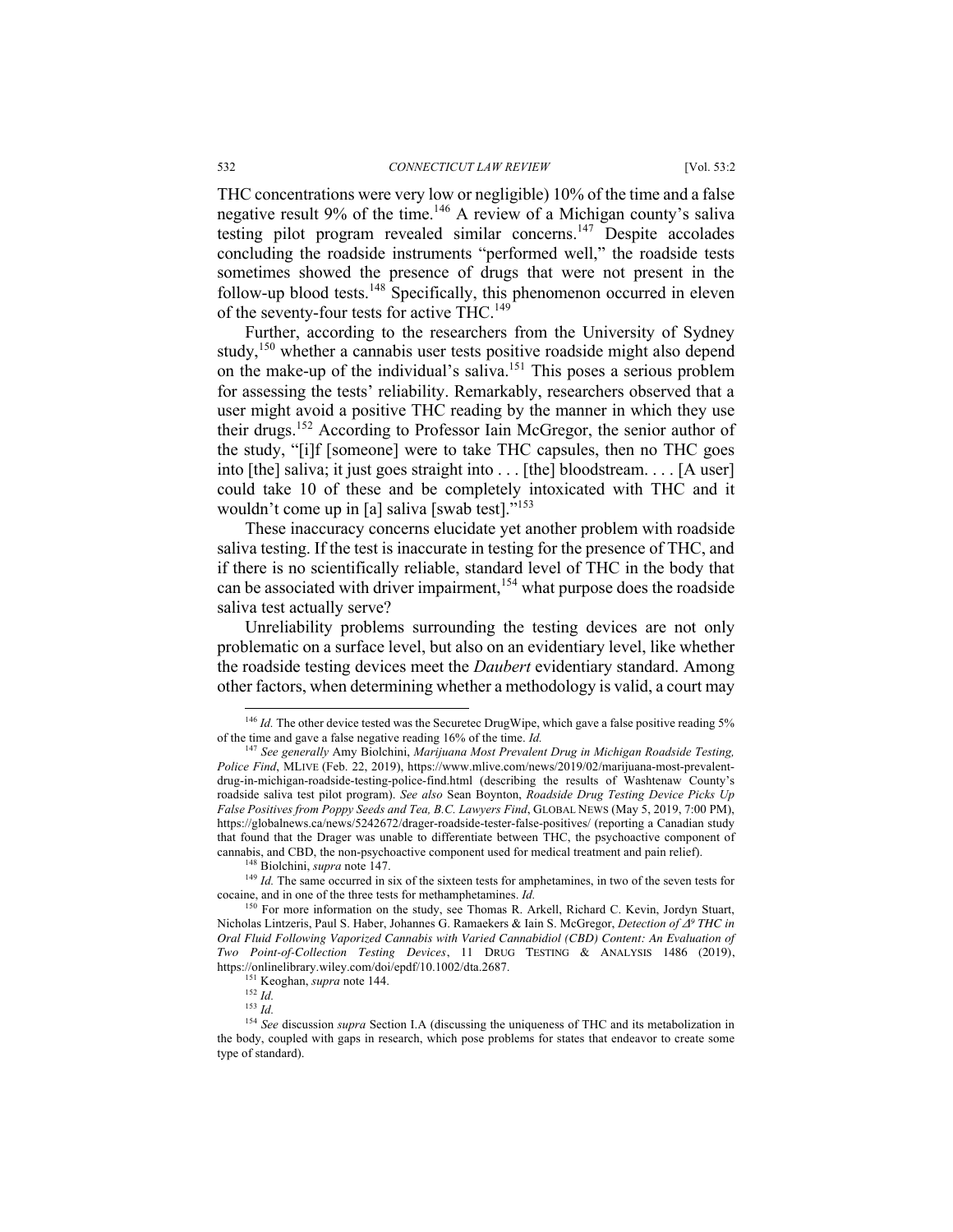consider: whether the methodology has been tested, whether it has been subjected to peer review and publication, its known or potential rate of error of the method, the existence and maintenance of standards controlling the method's operation, and its general acceptance in the relevant scientific community.155 Using these factors as a framework, it is clear that saliva testing may face trouble with the courts. The reported error rate, mentioned above, coupled with the lack of an agreed-upon scientific standard (preventing the maintenance of standards), are just some of the associated *Daubert* concerns.

#### 2. *Equal Protection Concerns*

Another common concern surrounding warrantless saliva swab testing is the potential for covert Equal Protection violations. On one hand, because the saliva tests will also detect commonly prescribed medications (like anti-depressants and pain management medicines), they may result in prolonged interrogations, searches, and seizures of drivers with disabilities or mental health conditions.<sup>156</sup> Commentators note that "[t]his is the essence of disparate and unequal treatment – people with any presence of those particular drugs in their system are always going to be seized for a longer time, no matter their actual impairment."<sup>157</sup>

From a racial justice perspective, warrantless saliva testing poses additional problems, as people of color are more likely to be stopped than white drivers.<sup>158</sup> Therefore, more likely than not, people of color will be subjected to roadside testing at a disproportionate rate, as well.<sup>159</sup> Scholars have noted that an officer's own perceptions, usually based on the officer's biases, are indicative of whether an officer will decide to stop a particular driver.<sup>160</sup> Further, officers' ability to stop individuals based on pretext "makes" it easy for an officer to construct a legal basis of investigating virtually anyone in a vehicle because of the sheer scope of traffic regulations."<sup>161</sup>

For this reason, law enforcement often "use traffic stops to enforce laws unrelated to traffic violations, such as drug laws."162 Accordingly, officers will stop drivers who fit within their preconceived notions of a "drug courier[],"

<sup>155</sup> Daubert v. Merrell Dow Pharms., Inc., 509 U.S. 579, 593–94 (1993).

<sup>156</sup> White, *supra* note 6.

<sup>157</sup> *Id.*

<sup>158</sup> *Id.*; *see also* SENT'G PROJECT, REPORT OF THE SENTENCING PROJECT TO THE UNITED NATIONS SPECIAL RAPPORTEUR ON CONTEMPORARY FORMS OF RACISM, RACIAL DISCRIMINATION, XENOPHOBIA, AND RELATED INTOLERANCE 5 (2018) ("In recent years, black drivers have been somewhat more likely to be stopped than whites but have been far more likely to be searched and arrested. . . . [P]olice are more likely to stop black and Hispanic drivers for discretionary reasons—for 'investigatory stops' . . . . Once pulled over, black and Hispanic drivers were three times as likely as whites to be searched (6% and 7% versus 2%) and blacks were twice as likely as whites to be arrested."). 159 White, *supra* note 6.

<sup>&</sup>lt;sup>160</sup> Rachel Cox, Note, *Unethical Intrusion: The Disproportionate Impact of Law Enforcement DNA Sampling on Minority Populations*, 52 AM. CRIM. L. REV. 155, 163 (2015). <sup>161</sup> *Id.* (internal quotations and footnote omitted). <sup>162</sup> *Id.*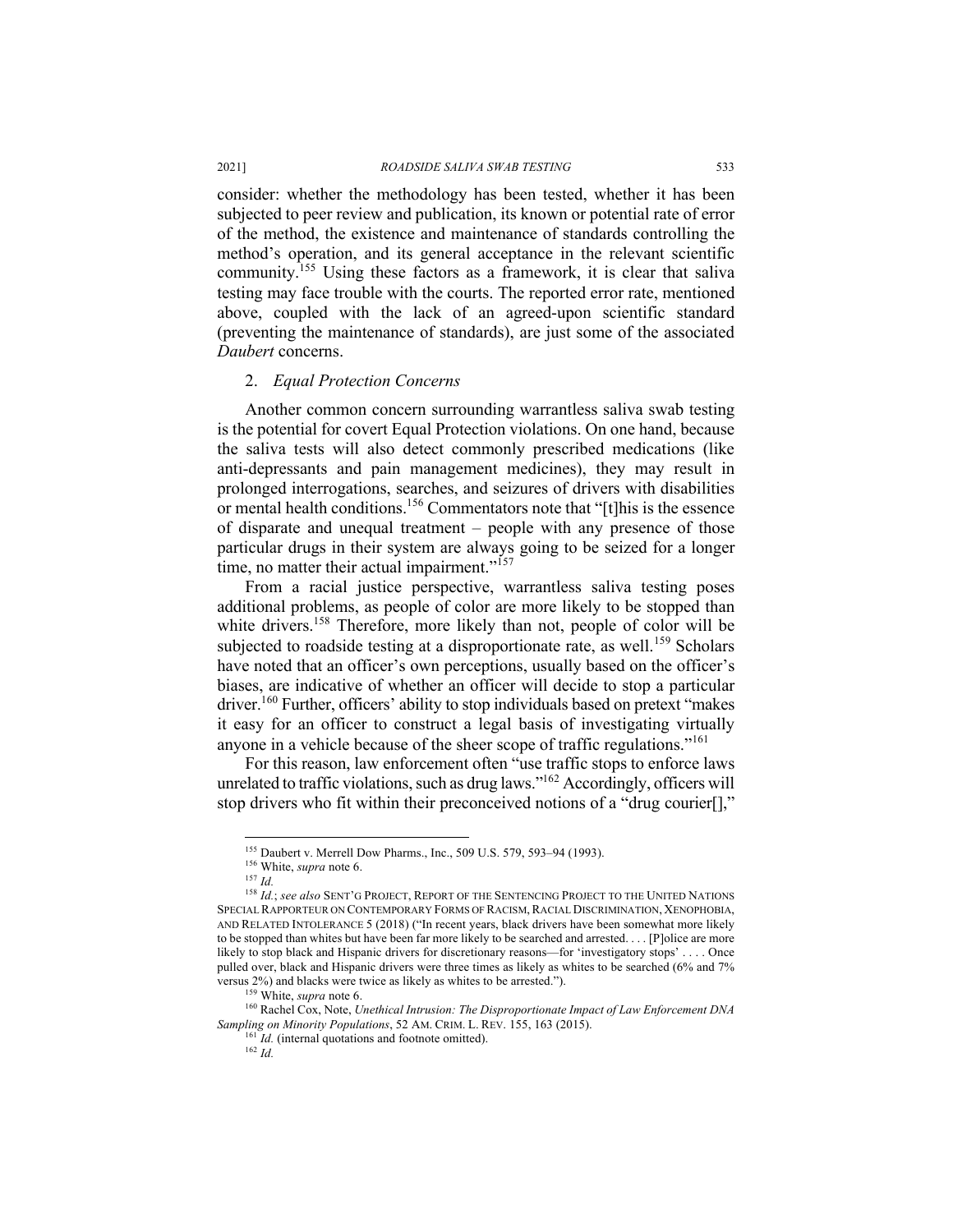which may include racial classifications.<sup>163</sup> The "stop" then effectively becomes an opportunity to conduct a warrantless search under the guise of a normal, routine traffic stop. In sum, warrantless roadside tests effectively broaden police search and arrest powers, thereby increasing the chance that racial disparities in traffic stops, searches, and arrests will persist and worsen.

# IV. PROPOSED SOLUTIONS: EMBRACING CREATIVITY AND MOVING TOWARDS INNOVATION

Having established the array of potential problems posed by warrantless roadside saliva swab testing, the question remains—how can states apprehend suspected drugged drivers while simultaneously complying with constitutional mandates? The answer to that question involves a dynamic shift—a paradigmatic change in how we think about the Fourth Amendment—complemented by a general movement toward innovation.

# A. *The Drawbacks of Probable Cause Formalism & Moving Towards a Holistic Reasonableness Analysis*

Generally, when analyzing, post hoc, whether a given warrantless search was justified, courts engage in the standard probable cause analysis. Per the analysis, when reviewing a warrantless search or seizure, the court will determine whether the respective search or seizure was carried out "upon a belief, reasonably arising out of circumstances known to the seizing officer"<sup>164</sup>—namely, upon a belief of probable cause. So, if law enforcement can articulate a justifiable reason for conducting a search or seizure—notwithstanding whether it is a "good" reason—the search or seizure will stand.

This formalistic framework is problematic. Professor Josh Bowers, in calling for a "two-ply . . . reasonableness test" in place of the legalistic probable cause analysis,<sup>165</sup> raised one major problem with traditional probable cause doctrine: its capacity to provide a "safe harbor" for law enforcement.166 Professor Bowers wrote:

[O]fficers with probable cause retain terrific discretion to choose when, whether, and how to act. . . . [P]robable cause . . . also empowers. . . . [It] thereby . . . produce[s] an identifiable domain of choice within which a law enforcer may "define the law" that he wishes to enforce. . . . [P]robable cause . . .

<sup>&</sup>lt;sup>163</sup> *Id.* Carroll v. United States, 267 U.S. 132, 149 (1925).

<sup>&</sup>lt;sup>165</sup> Josh Bowers, Probable Cause, Constitutional Reasonableness, and the Unrecognized Point of *a "Pointless Indignity"*, 66 STAN. L. REV. 987, 995 (2014). Professor Bowers's two-ply test requires that "an arrest . . . be supported by *both* probable cause *and* general reasonableness (with a fair, but not full, measure of deference to the arresting officer)." *Id.*

<sup>166</sup> *Id.* at 1031–32.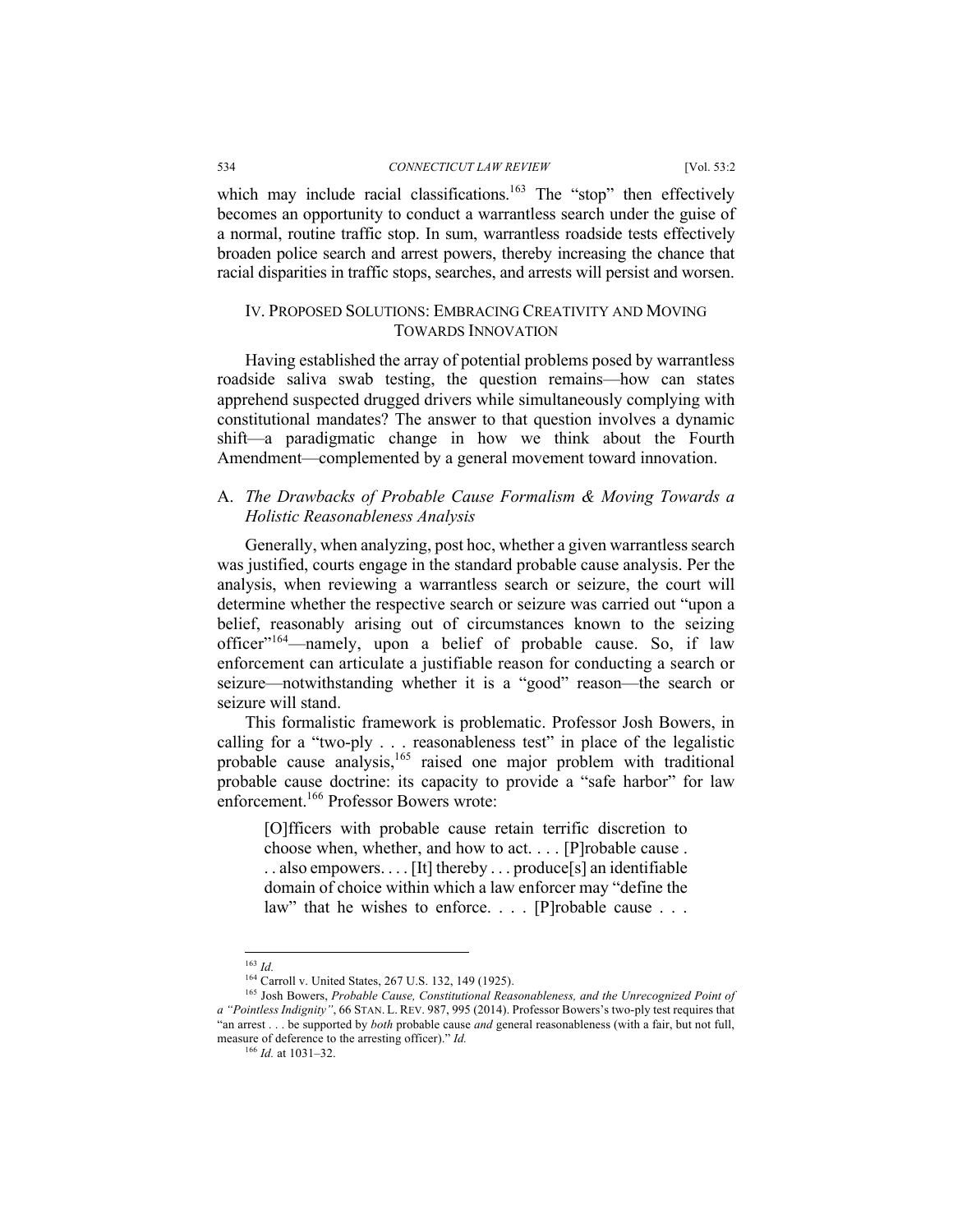describe[s] "a means of insulating officials" from legal challenges to searches and seizures.<sup>167</sup>

And, according to Professor Bowers, this wide exercise of law enforcement discretion is inadequately "checked" by the courts.<sup>168</sup> Other commentators have recognized a need for *more*—beyond a showing of probable cause—to support a post hoc justification for a warrantless search or seizure, recognizing the dangers inherent in such an immense grant of law enforcement power. Professor William J. Mertens, for instance, cautioned that overly broad discretionary search and seizure power can be used to discriminate against people in ways that contradict both the constitutional order and public policy.<sup>169</sup> Such latitude afforded to officers permits unreasonable searches and seizures, often offending "rights and values that are found outside the fourth amendment itself."<sup>170</sup>

Recognizing these dangers, consistent with the position advocated for by Professor Bowers, the true focus, the epicenter, of the Fourth Amendment analysis should be the "reasonableness" of the respective warrantless search and seizure. Professor Bowers envisions a two-ply test with a focus on reasonableness, requiring officers to provide just that: a reason. Under typical Fourth Amendment analysis, "probable cause means never having to give a reason."171 But under Professor Bowers's alternative approach, as part of the analysis, the officer would be required to provide "satisfactory qualitative reasons for the  $\dots$  action taken."<sup>172</sup> At minimum, at this juncture, an officer must communicate "a nonarbitrary reason for the peacekeeper's action." $173$  Though, here, there is certainly potential for abuse, the need to articulate a reason stands as, at minimum, a "check" on this relatively "unchecked" grant of law enforcement power.

For the purposes of this Note, adopting the view that "reasonableness" is the appropriate framework for analyzing the constitutionality of Fourth Amendment practices, then the methods and techniques employed by police are equally as important as any one individual search and seizure. If we truly envision a Fourth Amendment analysis centered on reasonableness, then we, too, care about which technique—among those available—police use to carry out a given search or seizure. We care to ensure that the actual method—the procedure—is reasonable, or "nonarbitrary"<sup>174</sup> or a product of "equitable discretion."175 We care, as did the Court in *Birchfield*, about the least intrusive

<sup>&</sup>lt;sup>167</sup> *Id.* at 1032–33 (footnotes omitted).

<sup>168</sup> *Id.* at 1033.

<sup>169</sup> William J. Mertens, *The Fourth Amendment and the Control of Police Discretion*, 17 U. MICH. J.L. REFORM 551, 564 (1984). 170 *Id.*

<sup>171</sup> Bowers, *supra* note 165, at 1001. 172 *Id.* at 1028. 173 *Id.*

 $174$  *Id.* 

<sup>175</sup> *Id.* at 1029.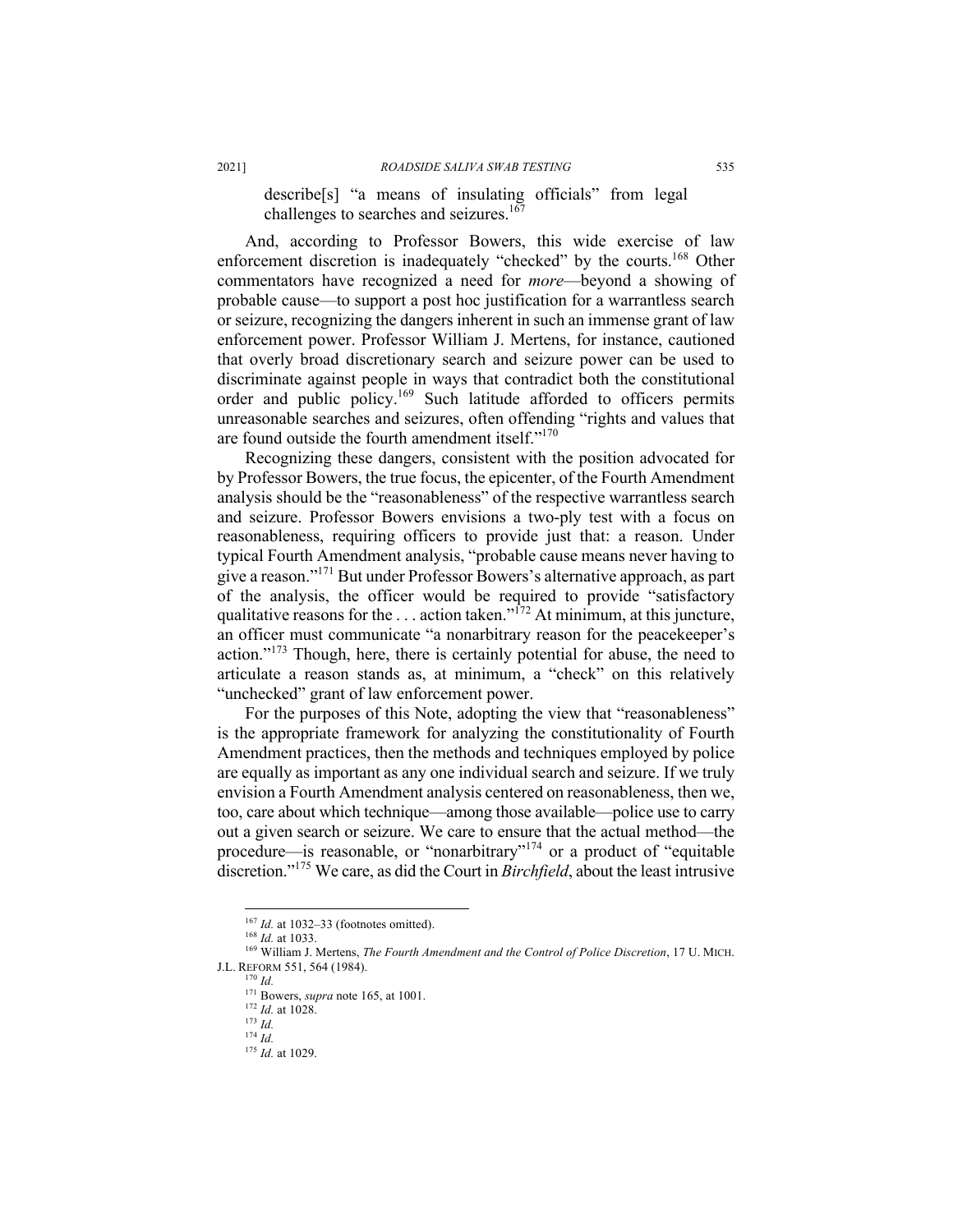means to the same end.176 And, as argued below, absent an existing solution, it is the duty of the legal innovator to come up with new, constitutionally permissible, "reasonable" solutions to the drugged driving epidemic.

# B. *A Means to an End: Expanding Current Techniques and Encouraging Creativity*

Guided by the *Birchfield* Court, and Professor Bowers's emphasis on the "reasonableness" of a given warrantless search and seizure, I hypothesize that the answer to the cannabis-impaired driving problem is threefold and involves the interposition of three things: (1) the maintenance and expansion of current procedures, (2) designated research, federally, and (3) a general movement towards innovation.

Currently, states nationwide use a standard field sobriety test, the Drug Recognition Expert (DRE) protocol, to determine whether a DUID suspect is impaired.<sup>177</sup> The DRE protocol is a twelve-step process including a breath test, an interview with the officer, an eye examination, and a series of psychophysical tests.178 DREs, who conduct these examinations, are specially trained officers who are qualified to identify signs of impairment in drivers who are under the influence of drugs.<sup>179</sup> It is left to the discretion of the states and individual departments to decide how many DREs to employ, but the DOT advocates for *all* law enforcement personnel to receive training to help officers properly identify impaired drivers.<sup>180</sup> One solution to apprehending drugged drivers, then, is to train more officers to become DRE-certified and recognize the signs of a drugged driver through the twelve-step DRE protocol. If an officer can quickly and efficiently make the determination that someone is impaired (and subsequently make a probable cause determination), they can expediently apply for a warrant to require the suspect to submit to a toxicological exam, which will provide reliable, admissible evidence to support the DRE's opinion. Additionally, the DOT recommends developing a field sobriety test—a special iteration of the

<sup>176</sup> Birchfield v. North Dakota, 136 S. Ct. 2160, 2185 (2016) ("Because breath tests are *significantly less intrusive than blood tests and in most cases amply serve law enforcement interests*, we conclude that a breath test, but not a blood test, may be administered as a search incident to a lawful arrest for drunk driving.") (emphasis added). 177 *12 Step Process*, INT'L ASS'N CHIEFS POLICE, https://www.theiacp.org/12-step-process (last

visited Jan. 15, 2020).<br><sup>178</sup> *Id.* 

<sup>179</sup> *Drug Recognition Experts (DREs)*, INT'L ASS'N CHIEFS POLICE, https://www.theiacp.org/drugrecognition-experts-dres (last visited Jan. 15, 2020).<br><sup>180</sup> NAT'L HIGHWAY TRAFFIC SAFETY ADMIN., GOVERNORS HIGHWAY SAFETY ADMIN. & VOLPE

NAT'L TRANSP. SYS. CTR., IMPACT OF THE LEGALIZATION AND DECRIMINALIZATION OF MARIJUANA ON THE DWI SYSTEM 5 (2017), https://www.ghsa.org/sites/default/files/2017-06/ncrep\_062617.pdf [hereinafter IMPACT OF LEGALIZATION]. The DOT emphasizes the importance in training in Standardized Field Sobriety Testing, Advanced Roadside Driving Enforcement, and Drug Evaluation and Classification. *Id.*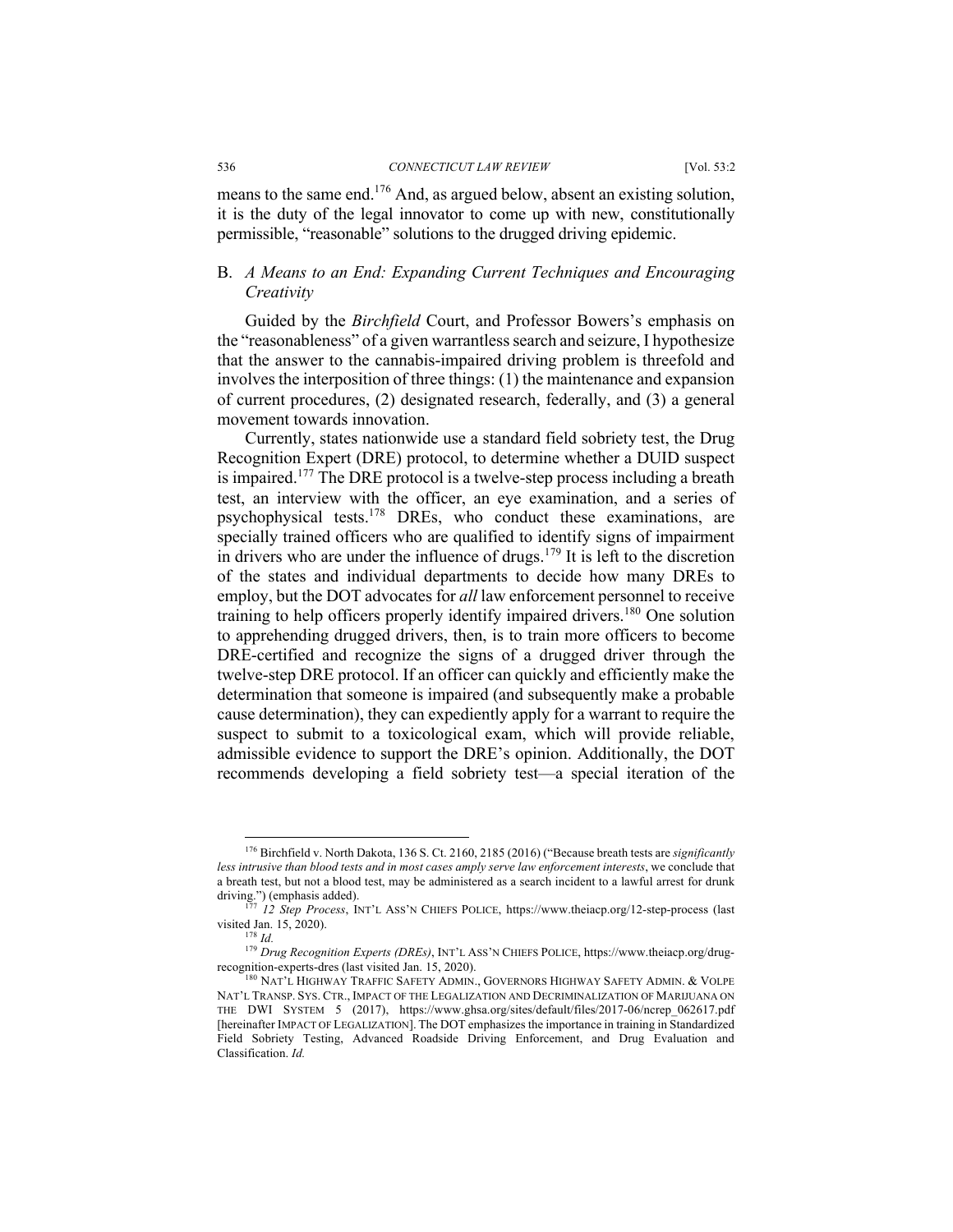standardized twelve-step DRE protocol—specifically for cannabis,<sup>181</sup> as cannabis impairment is largely distinctive from alcohol impairment.<sup>182</sup>

One major impediment in the traditional twelve-step DRE protocol, as applied to cannabis impairment, is the absence of a breathalyzer equivalent for cannabis. Should a breathalyzer equivalent be developed to test for the presence of THC, the *Birchfield* privacy concerns would fall away, as the Court held that warrantless breath tests are constitutionally permissible. Luckily for Fourth Amendment advocates, scientists have been working to create a cannabis breathalyzer, which is expected to premiere in 2021.<sup>183</sup> According to Hound Labs, the device will show whether a driver had smoked weed in a three-hour period before driving.<sup>184</sup> Whether or not the device will be able to detect levels of impairment, and, if so, how it will determine if a driver is impaired at that particular THC concentration, is unclear. However, these uncertainties and gaps in knowledge can only be rectified by more robust research.

One major obstacle to states' endeavors to conduct this "robust research" has, ironically, been the federal government. Because the federal government classifies cannabis as a Schedule I drug, research on cannabis or THC is "highly restricted" and even "discouraged" in some instances.<sup>185</sup> For this reason, scientists have been hindered in conducting high-quality research,<sup>186</sup> a clear roadblock to proposing solutions to drugged driving. If there is any chance in regulating drugged driving—and informing the public on how to safely use cannabis (for instance, how long one must wait before using cannabis and subsequently driving)—more research must be devoted to the topic. State legislators must demand that the federal government address this pressing issue before it becomes a true nationwide crisis.

Finally, and relatedly, researchers have noted the wide array of problems surrounding the regulation of cannabis. Its chemical properties, coupled with its varied effect on individual users, have posed challenges for scientists, as well as for states that have attempted to develop a per se level of impairment. However, these challenges should not deter scientists and lawmakers alike

<sup>181</sup> *Id.* at 11.

<sup>&</sup>lt;sup>182</sup> See supra notes 17-19 and accompanying text. Noting gaps in education and awareness surrounding cannabis impairment, the DOT also recommends that the federal and state governments "conduct 'wet labs' to train and educate law enforcement, prosecutors, judges, and the media about the broad spectrum of marijuana types and users." IMPACT OF LEGALIZATION, *supra* note 180, at 12.

<sup>&</sup>lt;sup>183</sup> *See Wait List*, HOUND LABS, https://houndlabs.com/wait-list/ (last visited Jan. 27, 2021) (noting that Hound Labs "currently anticipate<sup>[5]</sup> that initial units will be available in 2021").

<sup>&</sup>lt;sup>184</sup> Jim Guy, *Driving While Stoned? Marijuana Breathalyzers Expected to Hit the Street in 2020*, SACRAMENTO BEE (Sept. 12, 2019, 1:33 PM), https://www.sacbee.com/news/california/californiaweed/article234714067.html.

<sup>185</sup> Marisa Taylor & Melissa Bailey, *Medical Marijuana's 'Catch-22': Limits on Research Hinder Patient Relief*, NPR (Apr. 7, 2018, 7:00 AM), https://www.npr.org/sections/health-shots/2018/04/07/60 0209754/medical-marijuanas-catch-22-limits-on-research-hinders-patient-relief. 186 *Id.* Dr. Orrin Devinsky, director at New York University's Comprehensive Epilepsy Center,

commented, "We have the federal government and the state governments driving a hundred miles an hour in the opposite direction when they should be coming together to obtain more scientific data." *Id.*